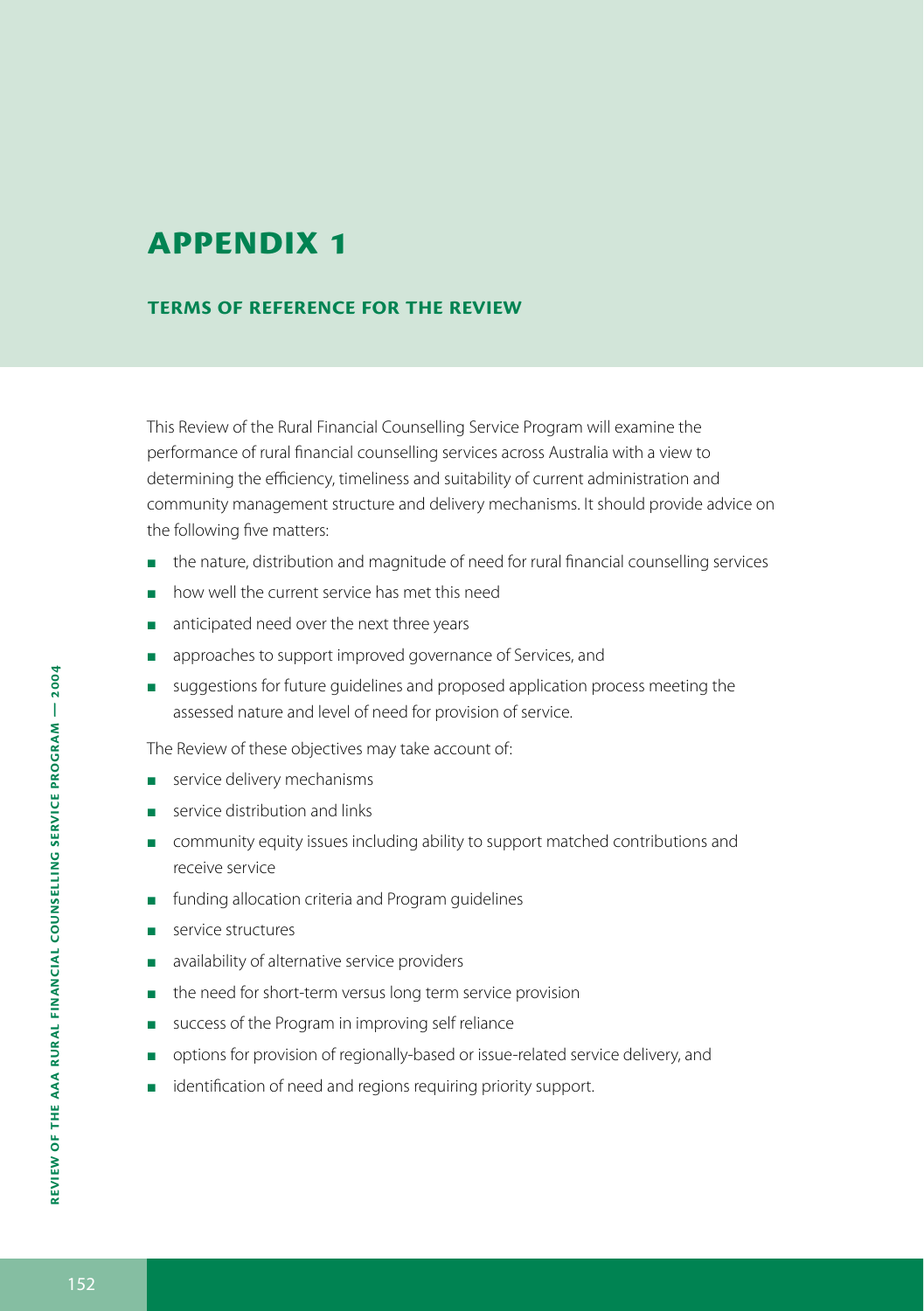The Review may consider also the services required by clients including:

- **the level and type of service provided**
- **a** availability of 'financial counselling' providers
- **Denchmarking of cost and delivery of services over a variety of demographic and** geographic scenarios
- **n** mechanisms for assessing clients' ability to pay
- structures for program delivery.  $\overline{\phantom{a}}$

#### **Timelines**

This Review would need to commence by mid August and be completed, with a written report for consideration by the Parliamentary Secretary to the Department of Agriculture, Fisheries and Forestry, by 25 October 2004. The results of the Review will be used in development of guidelines and application processes for the 2005–08 funding process.

#### **Supporting structures**

Supporting data and secretariat functions will be provided, as far as is possible, by the Department of Agriculture, Fisheries and Forestry through its NRAC Secretariat and the Rural Financial Counselling Service Program.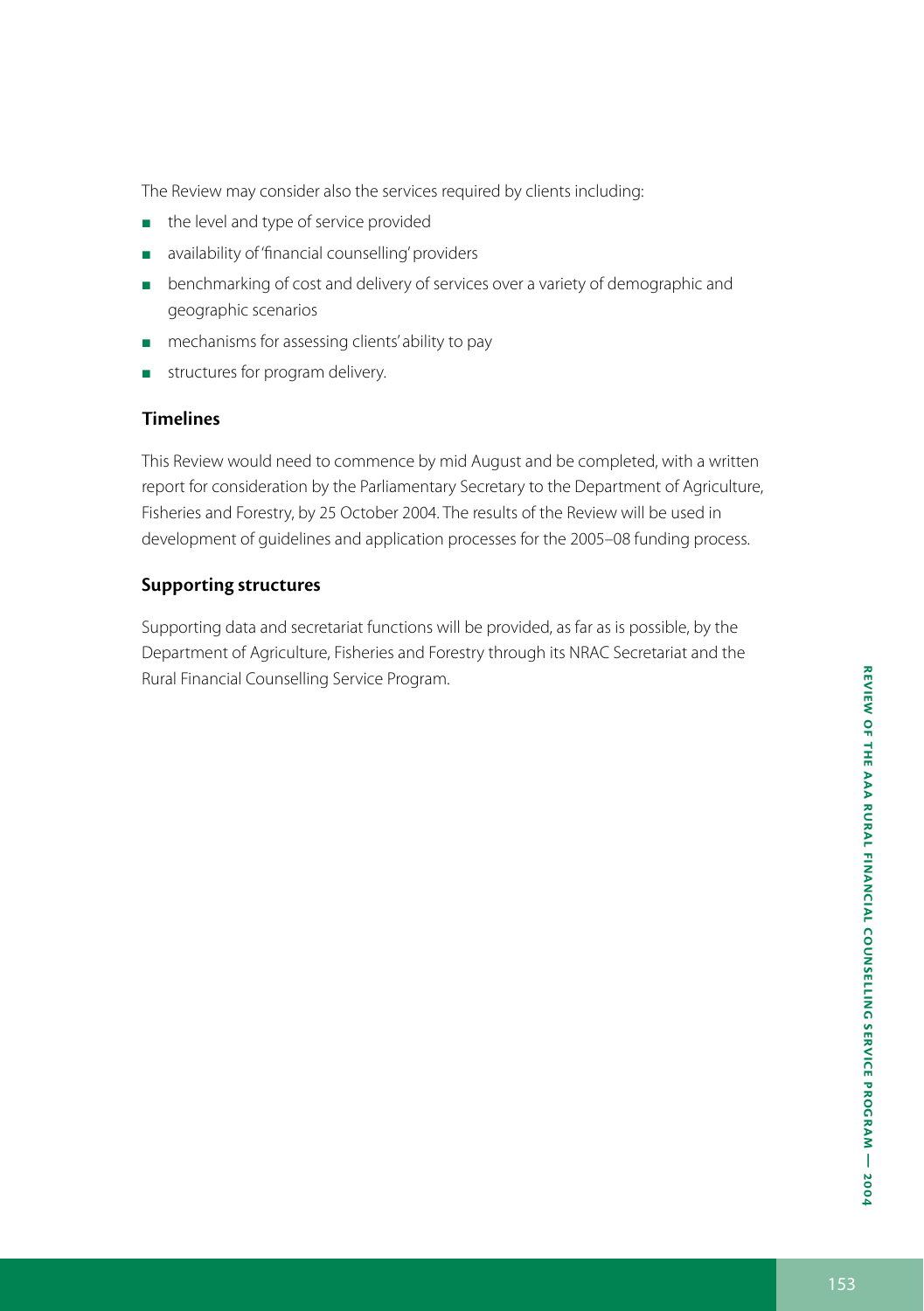**Information paper**

#### **2004 Federal Budget and Review**

The Rural Financial Counselling Services Program is funded under the Agriculture Advancing Australia (AAA) package. In the May 2004 Federal Budget, the Australian Government announced a continuation of the AAA package until 30 June 2008 including a further \$23.3 million, or \$5.8 million per annum forthe Rural Financial Counselling Service Program.

At the same time it was announced that there would be a Review 'of the performance of Rural Financial Counselling Services across Australia with a view to determining the efficiency, timeliness and suitability of current administrative and community management structures and delivery mechanisms.' The Review would commence in September 2004 and would report to the Minister and Parliamentary Secretary for Agriculture, Fisheries and Forestry.

#### **The Rural Financial Counselling Service 1986–2004**

The Rural Financial Counselling Service Program provides grants to non-profit community groups that offer rural financial counselling and information services to primary producers, fishing enterprises and small rural businesses experiencing financial hardship and who cannot afford other sources of financial information.

The primary objectives of the program are:

- to provide free rural financial counselling services to assist primary producers, small rural businesses and fishing enterprises in rural areas, who are experiencing financial hardship and have no alternative sources of help with decision-making
- to identify enterprise and industry issues where change and adjustment are required, and
- to contribute to the goal of a more competitive, sustainable and profitable rural Australia.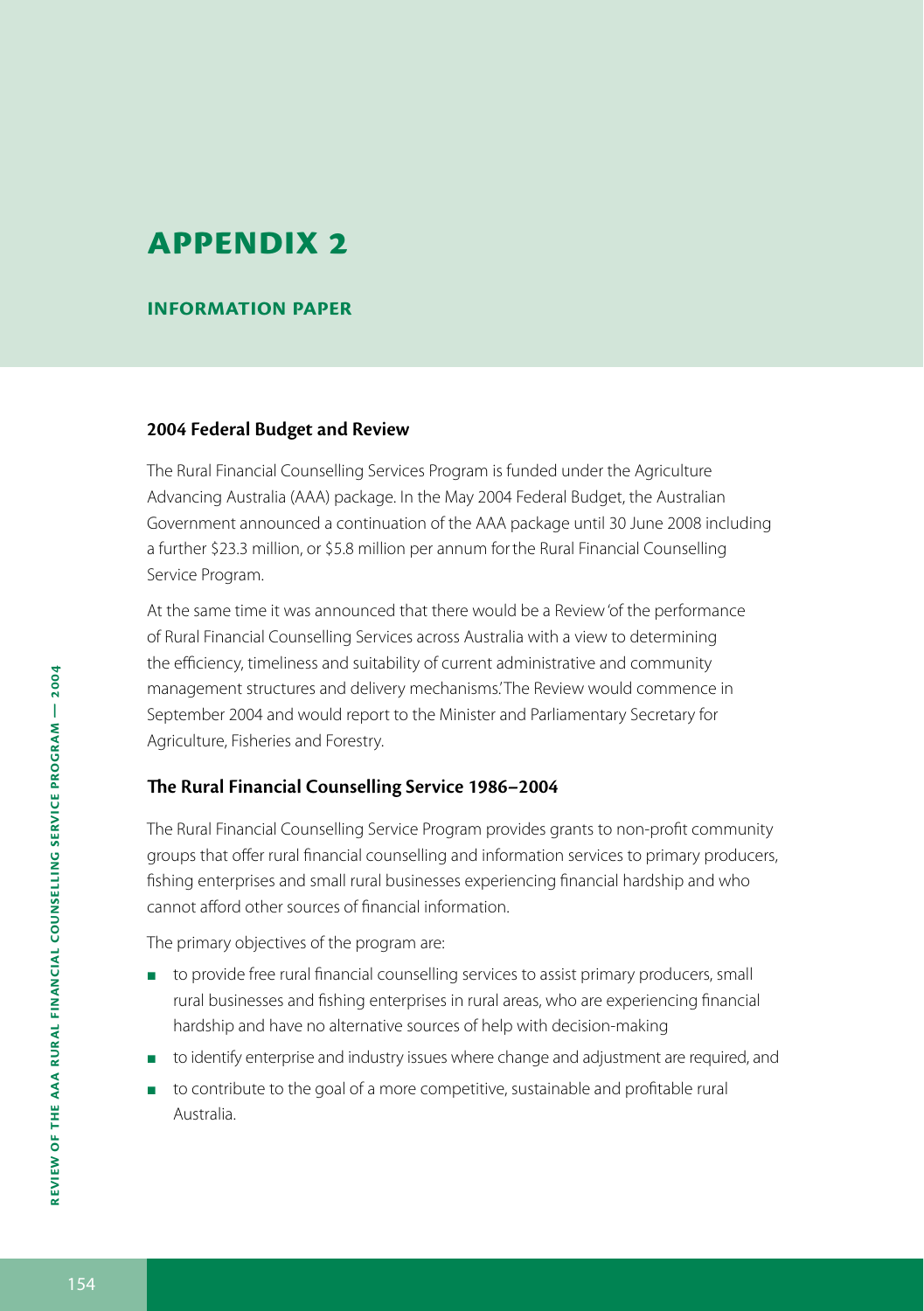The first rural financial counselling services were established in 1986 in response to an identified gap in services offered to rural communities, particularly farming families. In 2004 there are 63 long term community-based (Part A) services employing 84 full-time equivalent rural financial counsellors in all states plus 5 industry-based (Part B) services. A map of service distribution is available on the RFCS Review website at <www.daff.gov.au/financialcounselling/RFCSreview>.

The recent drought has increased demand for rural financial counsellors to assist primary producers – both to cope with financial difficulty and to assist with information and applications for Exceptional Circumstances (EC) and other relevant support programs. The program had a reported 35% increase in clients assisted in 2002–03 and it would appear that a similar number will be assisted in 2003–04. However, client demand often fluctuates and can vary according to farming seasons.

Collaboration between services has assisted in some cases. For example, a regional approach between a number of services was implemented in Victoria recently during a drought relief crisis and on another occasion a South Australian rural financial counsellor worked in a Queensland service for one month.

The majority of the community-based services have operated from the same location for up to 18 years. There are also five short-term industry adjustment counselling services focussing on specific industries. These short-term services are normally managed by industry organisations in partnership with the Australian Government as part of an industry strategy to address adjustment issues.

The model for service delivery has changed over time. Is the RFCS currently now operating as efficiently and effectively as possible? What is the likely future demand for services?

#### **Role of the management committees**

The role of volunteer management committees (one committee per service) is to manage the delivery of an effective RFCS to the target client group in the community. This includes providing strategic direction for the delivery of the service and management of the rural financial counsellor and other administrative staff.

The 2000 Evaluation of the Rural Communities Program supported community ownership and management of rural financial counselling services, for three reasons: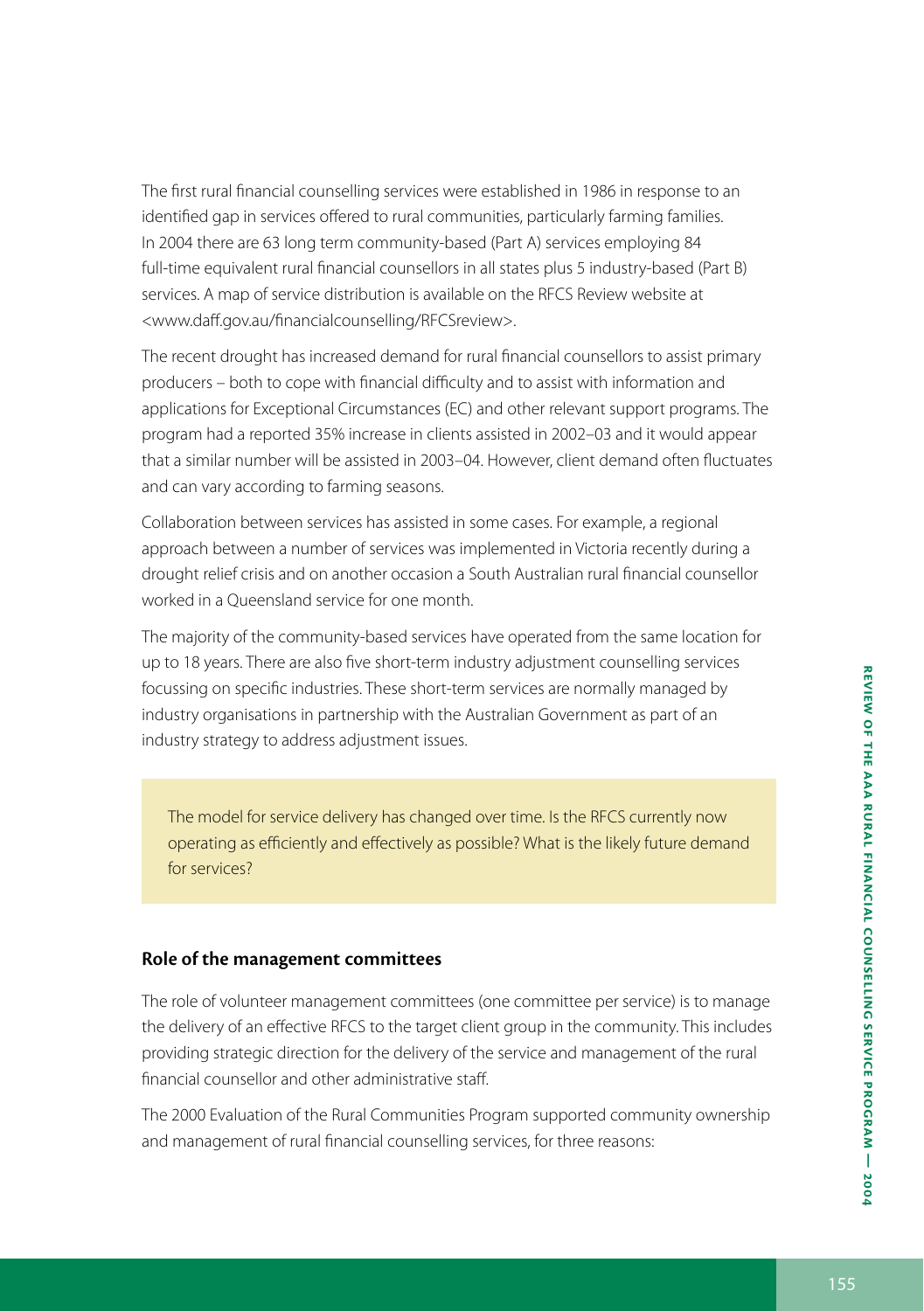- **DEM** local management of the service increases the community's sense of ownership and may result in greater use of the service
- **If** local management committees are well attuned to local needs and issues, and
- **DEM** local and state funding contributions increase the resources available to provide the service.

These findings were strongly endorsed by communities and by the Minister for Agriculture, Fisheries and Forestry in consultations in 2000–01.

However, over several years there has been increasing emphasis on governance across all organisations in society. Management committees have expressed concern that they are carrying increased levels of responsibility, accountability and liability as well as the resultant time and effort needed to fulfil governance requirements.

Do stakeholders still support the principle of local management of the grant services? What are its positive and negative features?

#### **Funding levels and other forms of support**

Funding of \$5.8 million has been provided by the Australian Government each year from 2004–05 to 2007–08 for rural financial counselling services. Communities are required to provide matching funding to match Australian Government funding 50:50, and may attract this funding (and in kind support) from local government, local enterprises and from the State government.

State governments in some states have provided additional funds in 2002–03 and 2003–04 to assist with the pressure of drought. This has taken a number of forms, including both direct funding to services and the provision of a pool of resources to support services of more lasting benefit to services. Some states have also assisted with training and equipment.

In 2004–05 the distribution of services and Australian Government funding for individual services has generally been maintained at the same level as for the previous two years, pending the outcome of the Review. Many services are experiencing difficulties in 2004–05 due to rising costs of petrol, insurance and accommodation.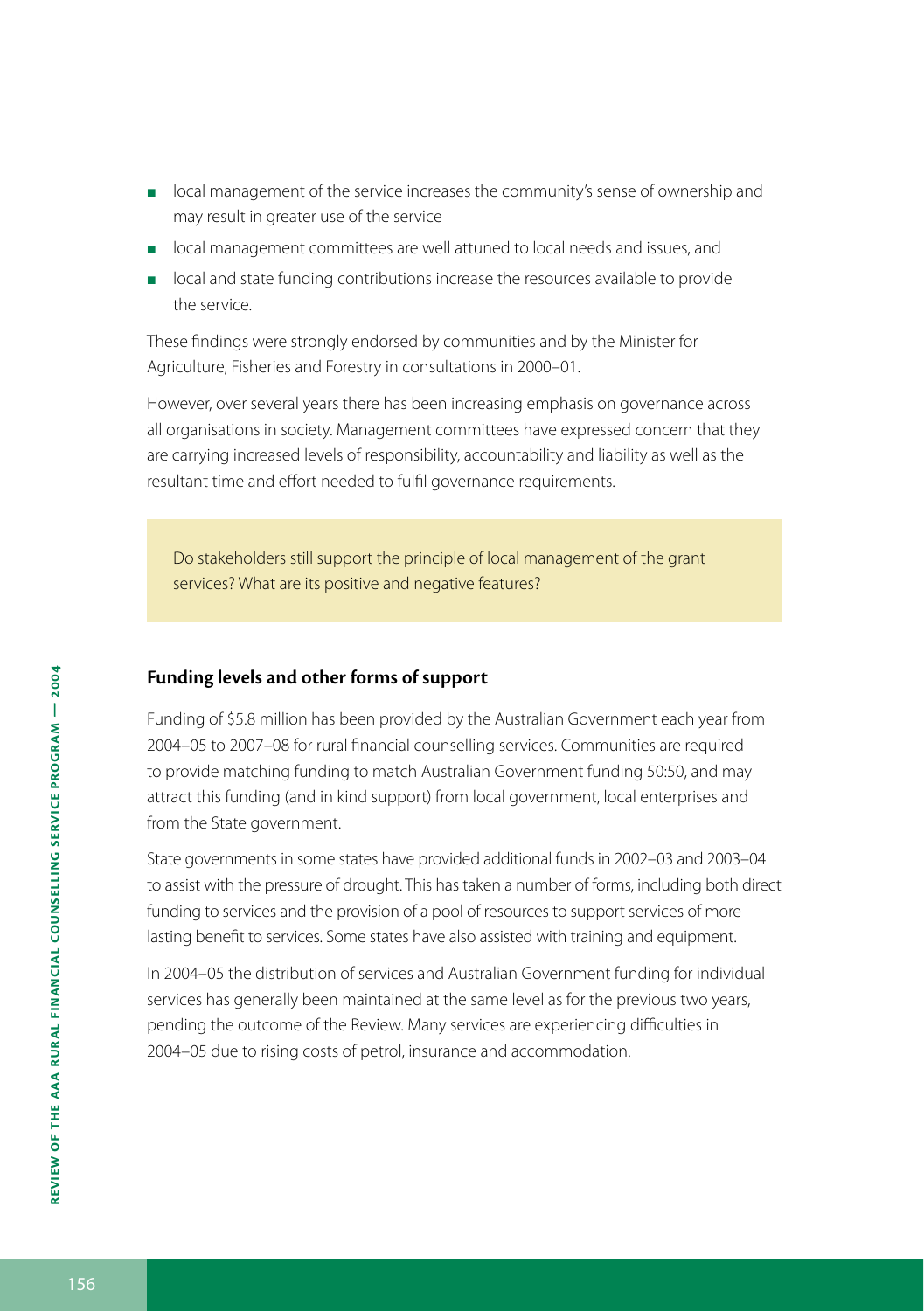What avenues are there to improve the financial position and operation of services?

#### **Review of the Rural Financial Counselling Service Program**

The Review will address five overarching questions:

- 1. The nature, distribution and magnitude of need for rural financial counselling services.
- 2. How well the current service has met this need
- 3. Anticipate need over the next three years
- 4. Approaches to support improved governance of services
- 5. Suggestions for future guidelines and proposed application process meeting the assessed nature and level of need for provision of services.

#### **Determining the need for rural financial counselling services – current and future**

Issues to consider include:

- How is need identified? L.
- What criteria and guidelines should be used for funding allocation? п
- What is the level and type of service currently provided? п
- How responsive is the program to emerging need in industries and regions? How do services respond to fluctuating workloads?
- What influences changing need? What is the anticipated distribution of need over the next three years?
- What is the ideal balance between short term and long term service provision?
- How should the boundaries of service provision be determined?
- **Should service delivery be regionally based or issues based?**
- **How available are 'financial counselling' and other relevant service providers in regional** Australia? Are services making good use of other available services in their region? To what extent do they overlap or compete with these services?
- **Are services appropriately targeted? How are clients assessed for ability to pay?**
- **Are other Australian Government grant programs being fully utilised?**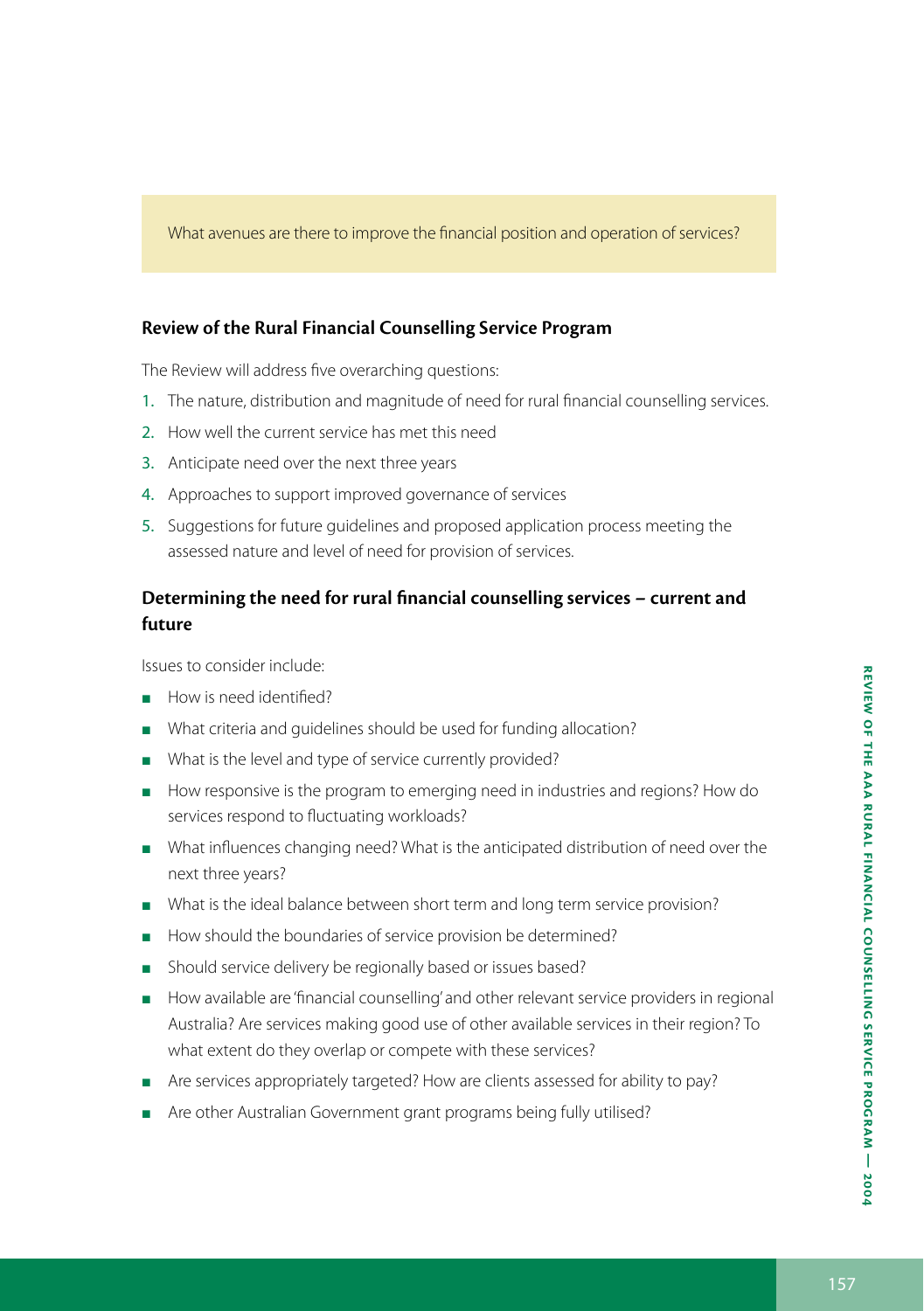#### **Approaches to improved governance**

Issues to consider include:

- **management structures**
- management committee time for RFCS versus normal work pressures
- **n** the composition and skills of management committees
- **Now that is the capacity of management committees to respond to the increasing** regulatory and complex environment needed to deliver services? How can this be improved?
- the skills of service employees, particularly counsellors
- **How are counsellors recruited? Should there be minimum qualifications (or recognised** transferable skills)?
- How are the training and development needs of counsellors being met?
- support by government at all levels
- **n** monitoring and reporting mechanisms

#### **Future guidelines and proposed application processes**

Issues to consider include:

- **H** How successful has the service been in supporting adjustment and/or self-reliance by clients?
- What sort of bodies should be able to apply for funding?
- **Are there community equity issues including ability to support matched contributions** and receive service?
- How should the cost of delivery of services be benchmarked over a variety of demographic and geographic scenarios? How should priority need be determined?
- What are the right structures for program delivery?
- What should the program's guidelines and application process be?
- Are there primary producers that may be still missing the benefit of RFCS help?

#### **Information to inform the Review**

A RFCS Review website has been established at: <www.affa.gov.au/financialcounselling/>.

Material available on this website includes:

The current grant agreement between the Australian Government Department of Agriculture, Fisheries and Forestry and individual services.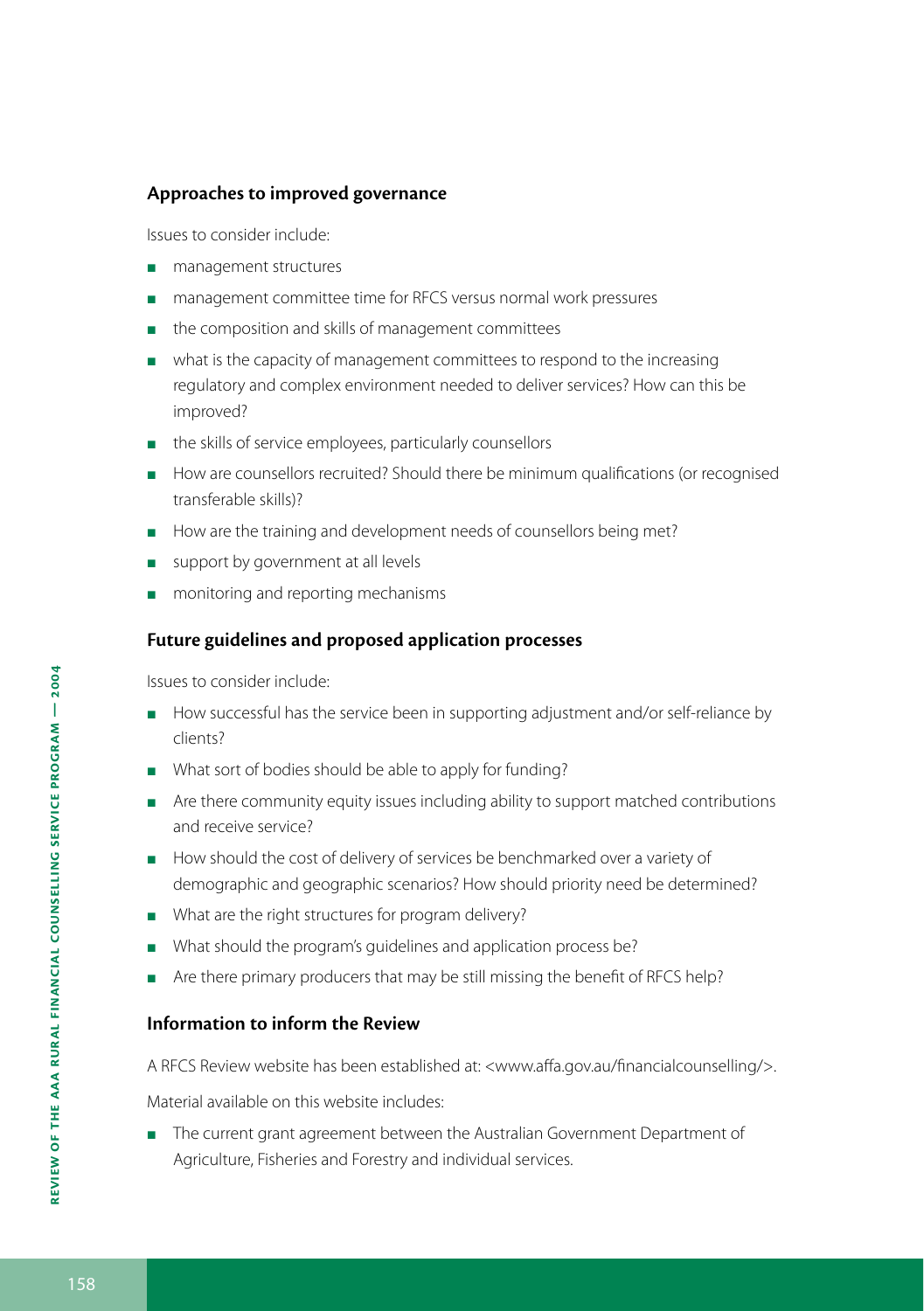- A Bureau of Rural Sciences (BRS) map showing location and coverage provided by current services.
- **Links to the BRS interactive Social Atlas showing demographic trends and socio**economic need in regional Australia.
- Results of the 2000 Review of the Rural Communities Program (which then included the Rural Financial Counselling Service Program).

Are there other materials that would help to inform the Review? Stakeholders are encouraged to contact the Review team in the Department of Agriculture, Fisheries and Forestry with suggestions. Contact can be made by email to <RFCSReview@daff.gov.au> or phone the Review Secretariat on 1800 686 175.

Visitors to the RFCS Review website are encouraged to subscribe to the site. Subscribers will be notified by email whenever new material is added or information is updated.

#### **Issues emerging from previous program evaluations, consultations and audits**

The 2000 Evaluation of the Rural Communities Program

The 2000 Evaluation of the Rural Communities Program (available on the RFCS Review website) raised the following issues:

- the need for a greater focus on 'agricultural and social adjustment' rather than attempting to meet development or welfare objectives
- the need for greater responsiveness to changing circumstances and need for government assistance
- the need for a goal statement and objectives referring to sustainability (social economic and ecological) and that sustainability issues be given higher priority
- **n** improved coordination and integration with other programs
- **n** improved monitoring and evaluation that takes equity aspects of program funding into account
- **development of a communication strategy**
- guidelines should include advice about size and composition of service management committees, rotation of office bearers, role of service staff in relation to management committees, and meeting frequency and procedures.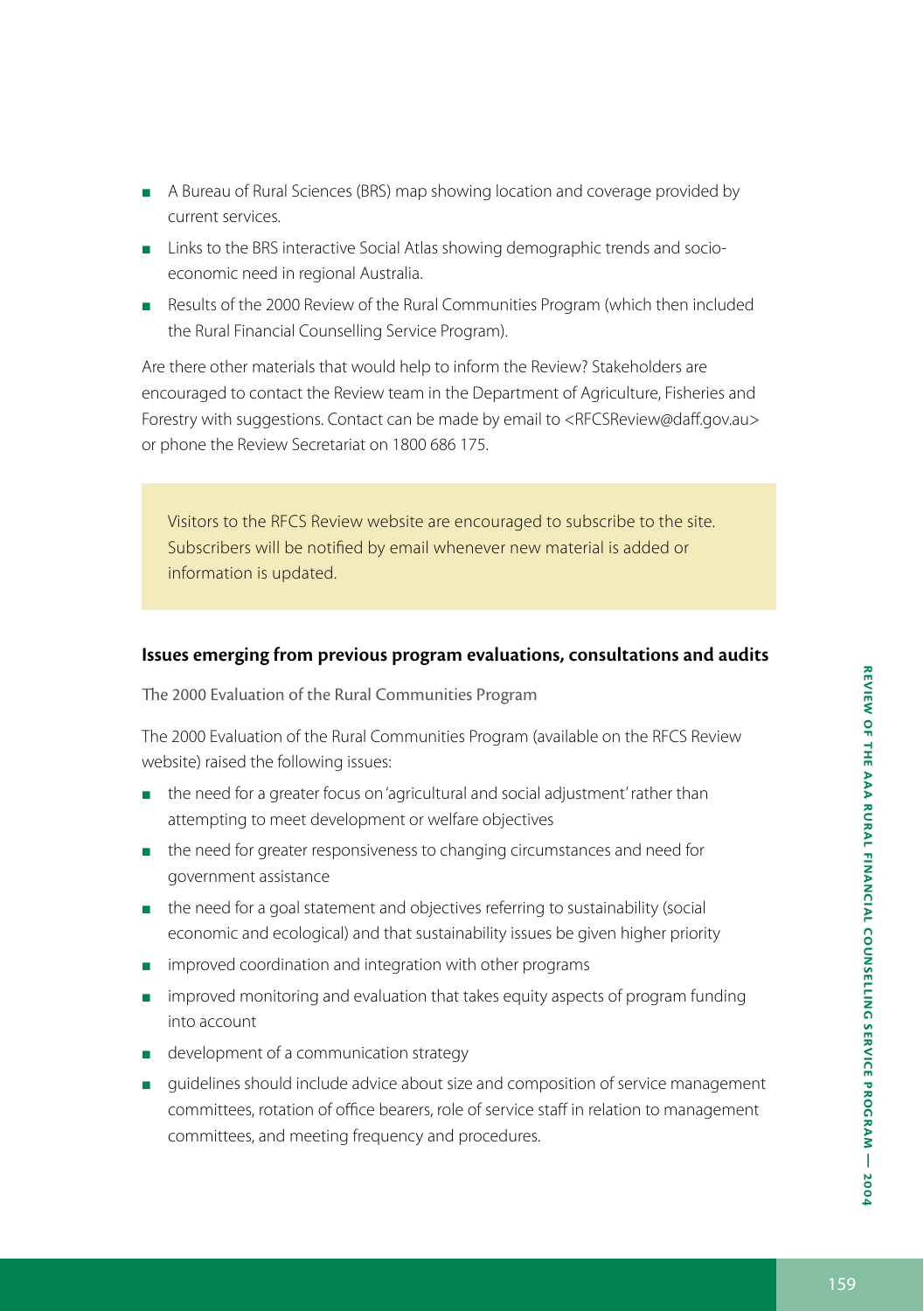- funds should be set aside within a service's budget for a training and development strategy for service staff and management committee members Е
- **Percentages for community cash and in-kind contributions should be assessed on a** service-by-service basis taking into account the community's capacity to pay.
- adequate lead time should be given for changes to the program.

2003-04 Review of the Agriculture – Advancing Australia Package

Stakeholder consultations for the 2002-03 review of the *Agriculture – Advancing Australia* Package also suggested some issues that should be examined in relation to the RFCS:

- **n** improved ability to allocate resources to emerging areas of need
- **the need for greater consistency in governance and in the skill levels of counsellors** and management committees;
- greater accountability and certainty that services were operating within program guidelines and that resources were being used appropriately and accountably
- **the need for improved adjustment outcomes for farm families in long term financial** difficulty
- **the need to improve targeting of service clients, both to use service resources more** efficiently and to avoid competition with private sector providers of similar services.

#### 2003 Acumen Alliance audit of services

In 2003 Acumen Alliance conducted an in-depth audit of 24 rural financial counselling services. The audit was conducted to assess the level of compliance with the current funding agreement and gain an understanding of the levels of risk management and corporate governance being exercised by services. ACUMEN also conducted analyses of self-audits that were circulated to all remaining services.

Individual audit reports have been made available to the 24 audited services. Rural financial counselling services nationally have been provided with edited text of the audit reports to prevent identification of individuals and reflect the outcome of additional investigation/explanation. Services were also provided with executive summary as the basis for discussion of the critical issues that need to be addressed in the future operation of the service.

The Acumen audit found that overall, there is a need for improvement in the management of services within the RFCS program. The RFCS Review will provide a further opportunity for reflection and for ideas on the implementation of the audit's key recommendations.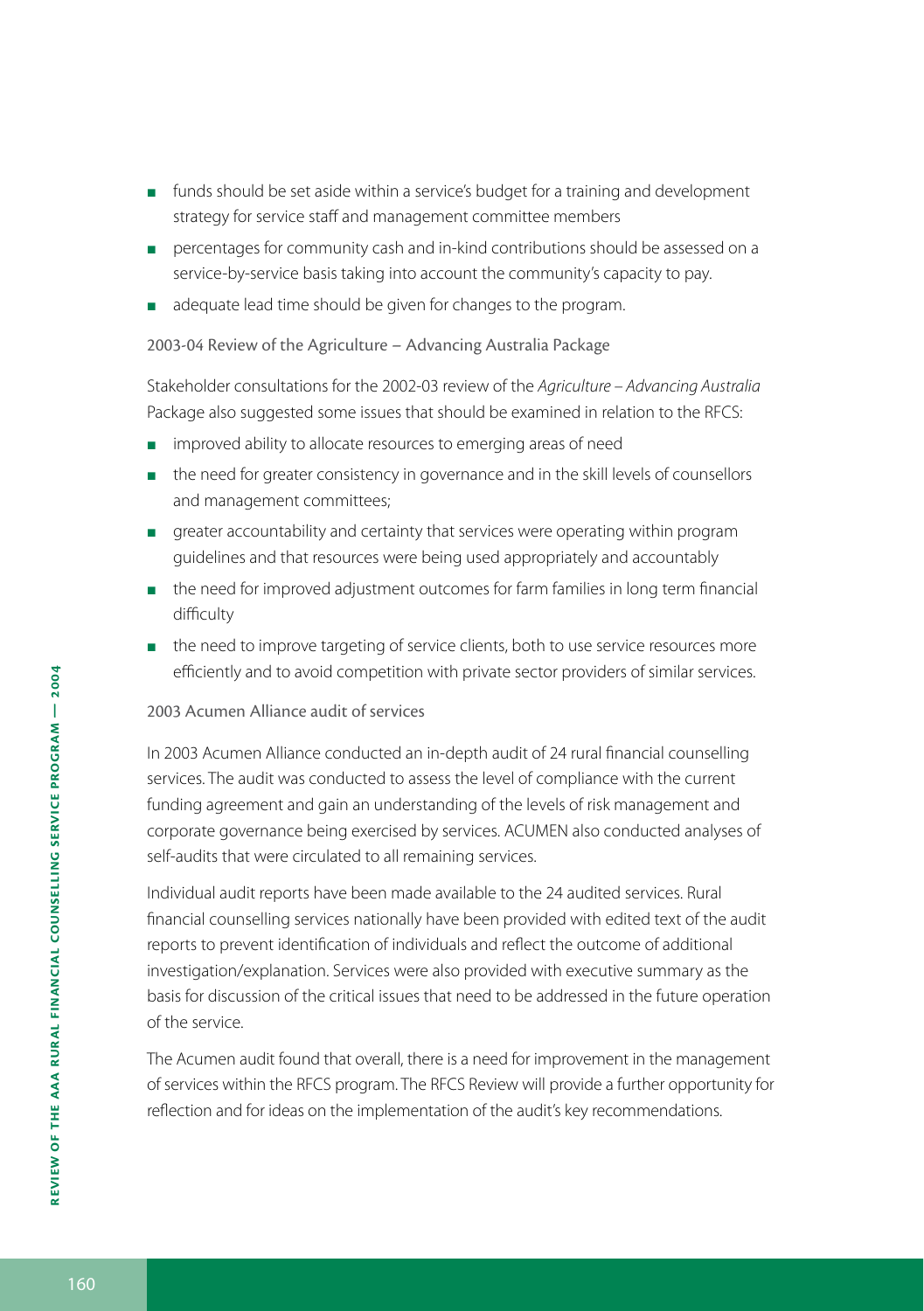#### Responding to the audits and reviews

In response to issues arising in the 2003 audits, RFCS Management Committee Corporate Governance Workshops were held in all states in 2004. These workshops were well attended and have been accompanied by further debate and action by service management committees across Australia. This work has included contributions from state governments (such as the grant from the Victorian State Government to design corporate governance training and develop other support materials for services) and from counsellors and committees in partnership with the Australian Government Department of Agriculture, Fisheries and Forestry.

Some suggestions for future operation of the RFCS from Acumen Alliance

Following the audit process in 2003, Acumen Alliance suggested three options for delivery of the Rural Financial Counselling Services Program that they thought might improve accountability and make more efficient use of funds.

- A model similar to current but which merged services which are located close to each other, either by combining the provision of services under one management committee, or by combining parts of RFCS operation (such as the financial management functions) and appointing an 'area manager' or 'executive officer' who is responsible for overseeing day-to-day management of a geographically proximate group of rural financial counselling services.
- Delivering rural financial counselling services through other government service providers such as Centrelink
- **Developing a two-tiered system, where services are provided and funded depending** on the role they provide within their communities (services could be divided into tiers depending on how isolated their service was).

Comments on these suggestions and any other models and proposals are welcomed.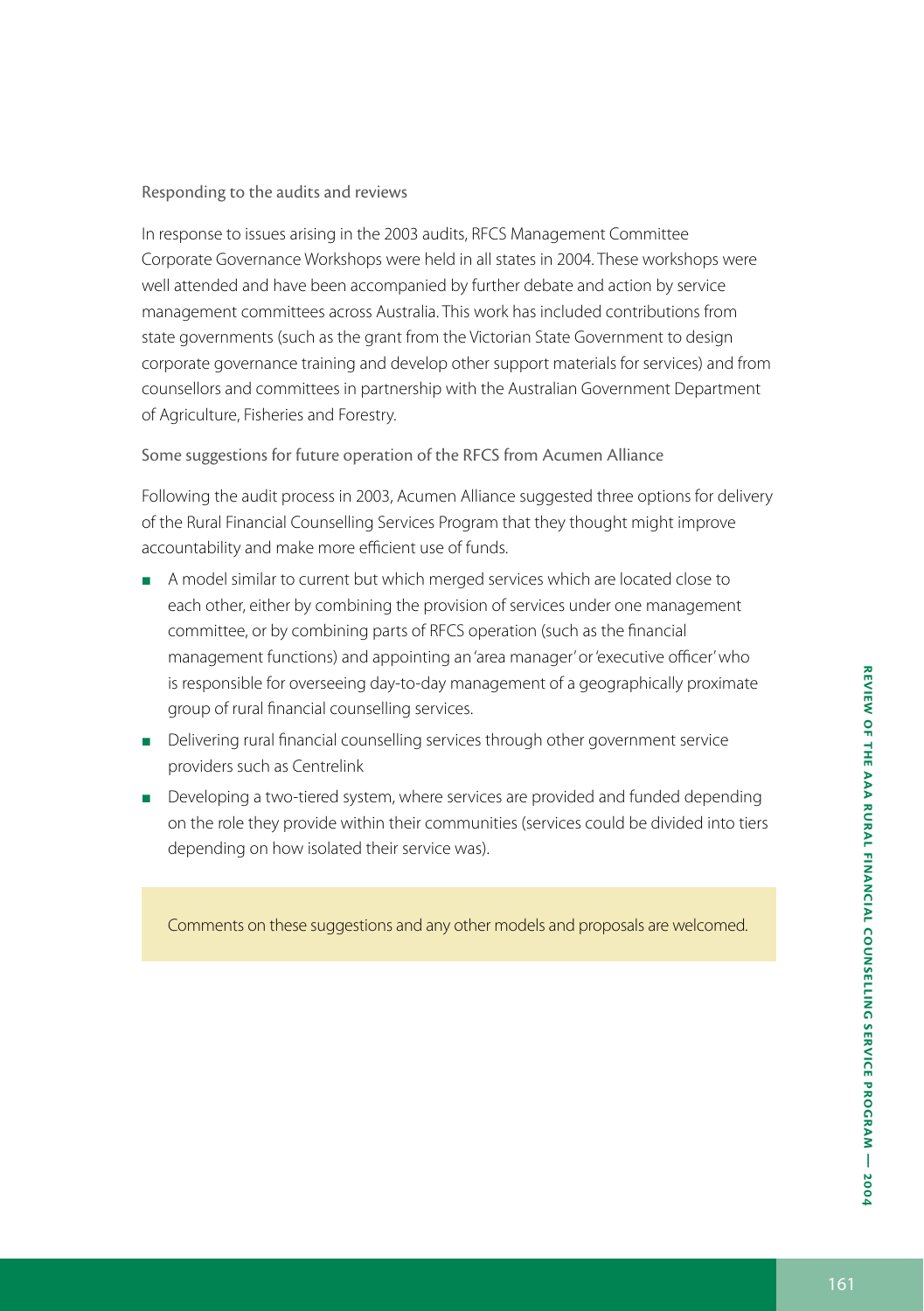#### **Current issues affecting services**

#### The Financial Services Reform Act

The Australian Securities and Investments Commission (ASIC) is undertaking an evaluation of all bodies likely to be affected by the Financial Services Reform Act (FSRA), which came into effect on 11 March 2004. A licence is needed for any person or organisation providing advice on financial products such as investment, superannuation, life insurance, general insurance, banking products and financial advice.

On behalf of the Rural Financial Counselling Service Program the Australian Government Department of Agriculture, Fisheries and Forestry is currently seeking relief from the licensing provisions of the FSRA, because rural financial counselling services are not contracted to provide advice on financial products. To qualify for this relief, the rural financial counselling service program would need to ensure that services:

- 1. are not carrying on a financial services business or providing advice on financial products
- 2. do not charge fees or commissions from or on behalf of clients
- 3. ensures that those who provide financial services are eligible to belong to a financial counselling association
- 4. have undertaken appropriate training to satisfactorily provide the financial service, and
- 5. have appropriate risk management and supervisory mechanisms.

#### Public benevolent institutions (PBI)

A new taxation ruling issued in June 2003 affected the PBI status of services. Following a review initiated by the National Association of Rural Counselling Groups the Australian Taxation Office came to the view that a rural financial counselling service can be a public benevolent institution (PBI) in certain circumstances, where it satisfies the relevant requirements. However, this does not mean that *all* rural financial counselling services are eligible to be PBIs. Each case will be considered on its own merits.

What are the implications for rural financial counselling services of these measures? Are there other tax, financial or regulatory issues that are impacting on service operation? Are all services aware of requirements/maximising opportunities from changes to their operating environment?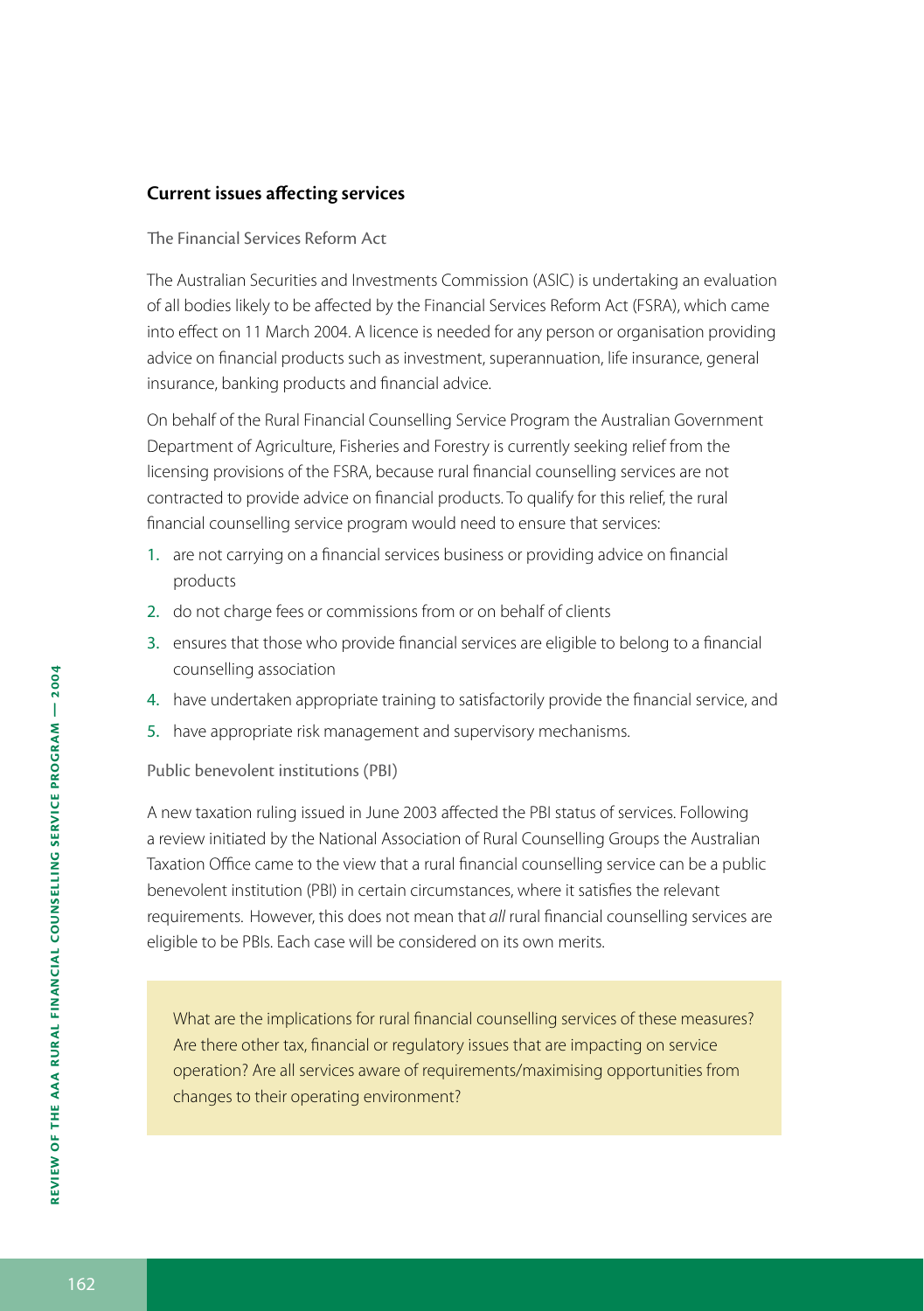Private providers of financial planning and advice, emotional counselling and succession planning are an important resource in rural communities, and clients from rural financial counselling services are often referred to these professionals for further assistance. However, concerns are sometimes raised that the RFCS program overlap with the services or client base for these providers.

Since the commencement of the program in 1986, there has been significant change in the range and structure of services provided by all levels of government, non-government organisations and private suppliers. This has resulted in the potential for significant overlap in service provision by the Australian Government, or for missed opportunities to maximise the benefit to clients.

What is the availability of alternative or private sector service providers? Are adequate links being made to other providers? Do rural financial counselling services overlap with other providers? Are the current services appropriately targeted?

#### Client confidentiality

Maintenance of client confidentiality is an important part of delivering a trusted rural financial counselling service. However, ability of management committee members to assess and manage the performance of the service and its staff is also important. Strategies whereby management committees could address these problems were promoted at recent corporate governance training attended by representatives of management committees from all participating states.

How can a balance be struck between client confidentiality and good governance of services?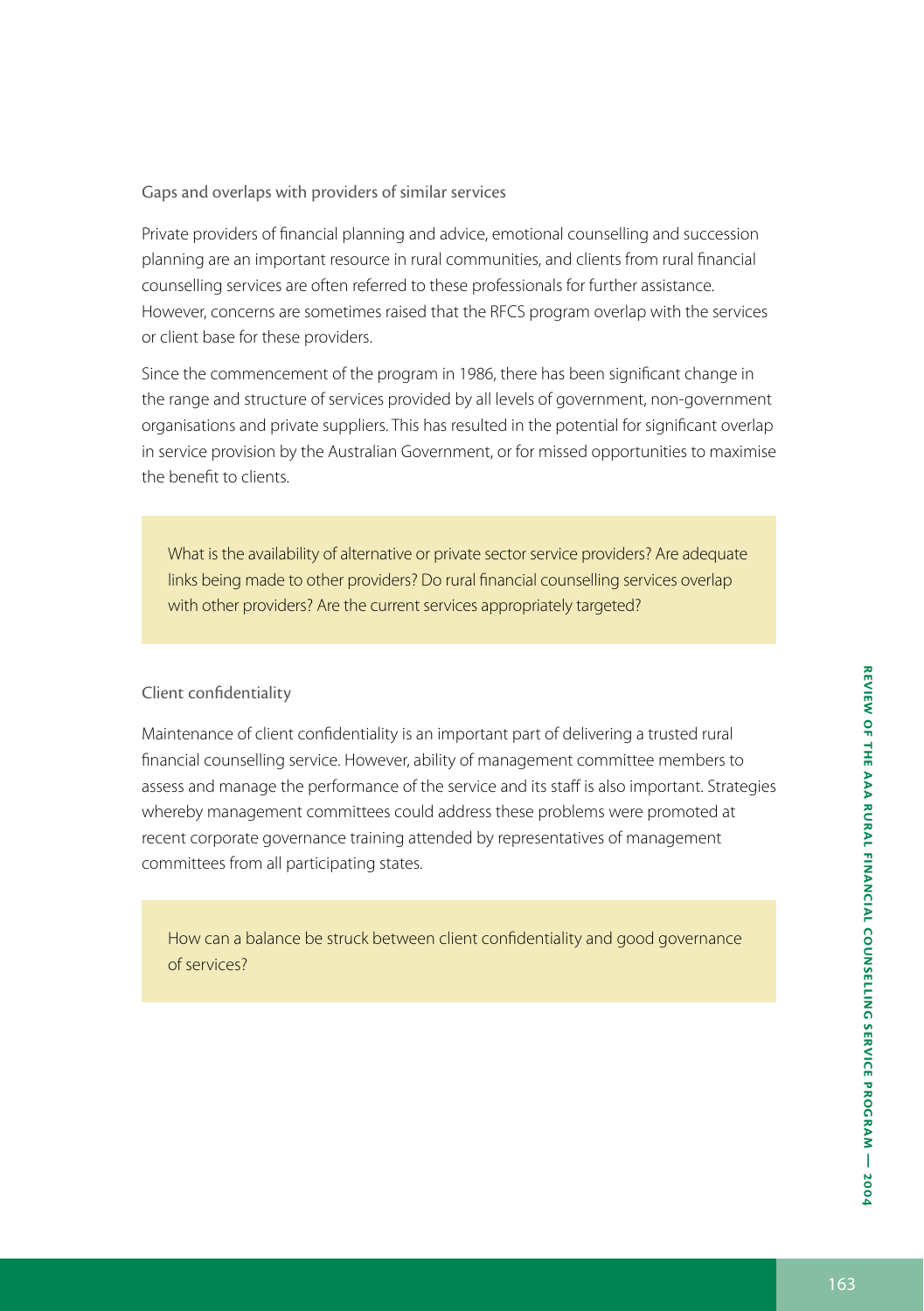#### **List of written submissions**

| No.            | <b>Source</b>                                                   | <b>Submitted By</b>                                                  | <b>State</b> |
|----------------|-----------------------------------------------------------------|----------------------------------------------------------------------|--------------|
| $\mathbf{1}$   | Maranoa Financial Counselling Service                           | Col Neal, Rural Financial Counsellor                                 | <b>QLD</b>   |
| $\mathfrak{D}$ | Moreton Rural Financial Counselling<br>Service Inc.             | Graham Moon, Chairman                                                | <b>QLD</b>   |
| $\overline{3}$ | Central West Rural Financial Counselling<br>Service Inc.        | Dr John Hoskin, Chairman                                             | <b>NSW</b>   |
| 4              | NSW Association of Rural Financial<br><b>Counselling Groups</b> | Pat Gaynor, Rural Financial Counsellor                               | <b>NSW</b>   |
| 5              | Barossa Hills and Plains Rural<br>Counselling Service           | Carl V. Belle, Chairman                                              | <b>SA</b>    |
| 6              | Tasmanian Apple & Pear Growers<br>Association Inc               | Sally Tennant, Executive Officer                                     | <b>TAS</b>   |
| 7              | South East Regional Support Inc                                 | Robin M. Scott, Chairman                                             | <b>WA</b>    |
| 8              | UnitingCare Victoria and Tasmania                               | Charles Gibson, Social Policy Advisor                                | VIC.         |
| 9              | The Farm and Rural Legal Service (Legal<br>Aid Qld)             | <b>Peter Cousins</b>                                                 | QLD          |
| 10             | North East Riverina Rural Counselling<br>Service Inc.           | Bill Thompson, Chairman                                              | <b>NSW</b>   |
| 11             | Bannockburn Group                                               | Margaret Allen, Secretary Bannockburn<br>Quality Assoc.              | <b>NSW</b>   |
| 12             | Central West Rural Financial Counselling<br>Service Inc.        | Dr John Hoskin, Chairman, & Peter<br>Andren MP                       | <b>NSW</b>   |
| 13             | Beltana                                                         | Bruce Irvine, Chair Uniting Church<br>Presbytery of the Central West | <b>NSW</b>   |
| 14             | Country Women's Association of NSW                              | Colin Coakley, General Manager                                       | <b>NSW</b>   |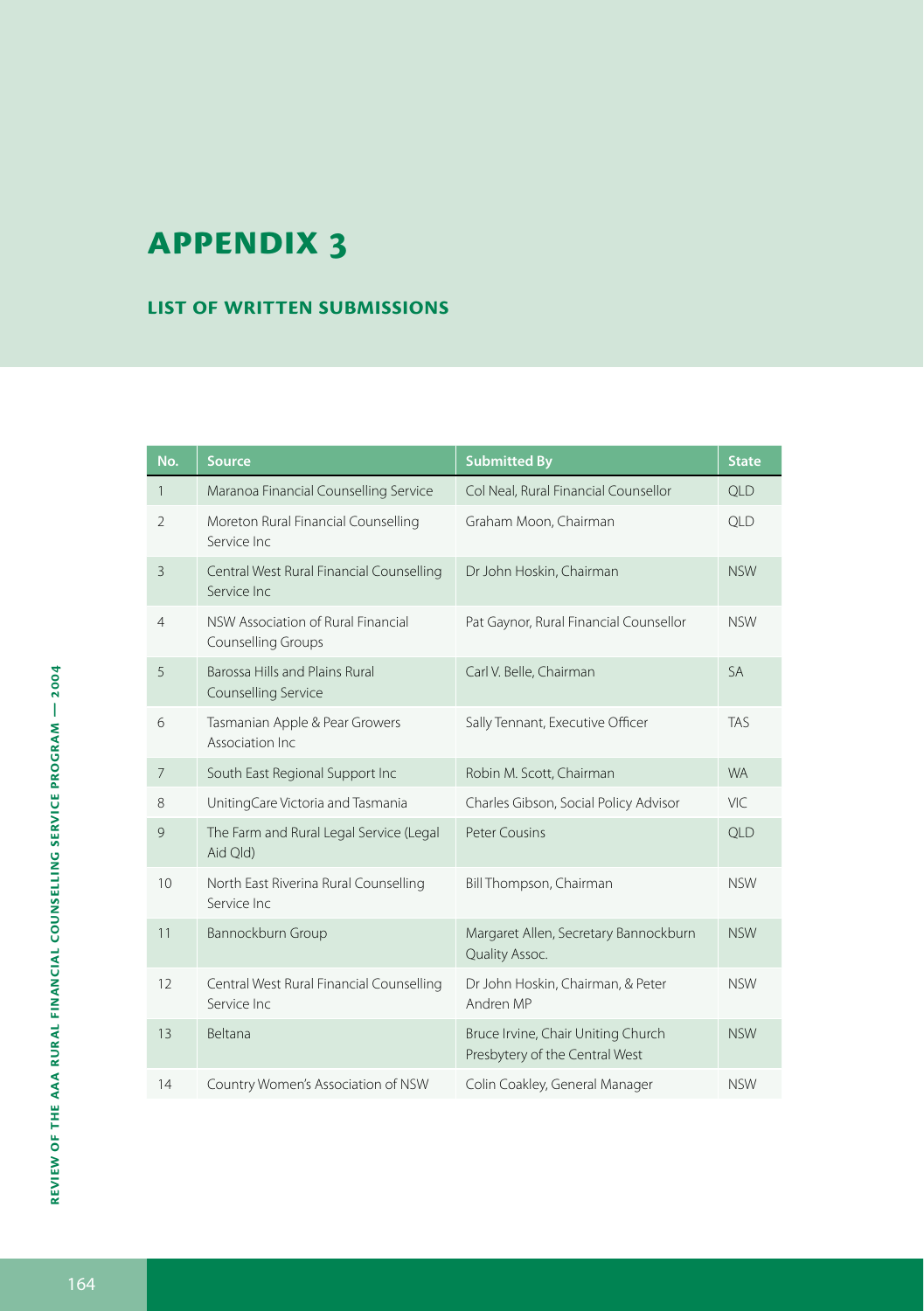| No. | <b>Source</b>                                                                           | <b>Submitted By</b>                                                                     | <b>State</b> |
|-----|-----------------------------------------------------------------------------------------|-----------------------------------------------------------------------------------------|--------------|
| 15  | Local Government Association of South<br>Australia                                      | David Hitchcock, Senior Policy Officer,<br>Financial Reform and Economic<br>Development | <b>SA</b>    |
| 16  | Mallee Rural Counselling Service Inc                                                    | <b>Howard Crothers</b>                                                                  | VIC          |
| 17  | North West Rural Counselling Service<br>Inc                                             | Graham Rowland                                                                          | <b>NSW</b>   |
| 18  | Victorian and Tasmanian Association of<br>Rural Counselling Groups (VTARCG)             | Ted Gretgrix, VTARCG State Support                                                      | VIC          |
| 19  | North East Riverina Rural Counselling<br>Service Inc                                    | Julie Thompson                                                                          | <b>NSW</b>   |
| 20  | Corangamite Catchment Rural<br>Counselling Service Inc                                  | Delwyn Seebeck                                                                          | VIC.         |
| 21  | Southern Agcare Inc                                                                     | Chris Wheatcroft, Rural Financial<br>Counsellor                                         | <b>WA</b>    |
| 22  | Armstrong Agricultural Services Pty Ltd                                                 | David Armstrong                                                                         | <b>TAS</b>   |
| 23  | Australian Institute of Agriculture<br>Science & Technology, Tasmanian<br><b>Branch</b> | Frank W Walker                                                                          | <b>TAS</b>   |
| 24  | The Northern Territory Gov. Dept.<br>Business, Industry & Resource<br>Development       | Karen White, Horticulture Division                                                      | NT           |
| 25  | Australian Institute of Agriculture<br>Science & Technology                             | Natalie Pascoe                                                                          | VIC          |
| 26  | K & HJ Grimmer                                                                          | K & HJ Grimmer                                                                          | VIC          |
| 27  | South Australian Association for Rural<br>Financial Counselling Services Inc            | lan Mead, Chair, SA Association of Rural<br>Counselling Services                        | <b>SA</b>    |
| 28  | Review of RFCS Queensland.doc                                                           | Joy Wootton                                                                             | <b>QLD</b>   |
| 29  | Joylene Sutherland                                                                      | Joylene Sutherland                                                                      | VIC.         |
| 30  | Murray Valley Rural Industries Assistance<br>Group Inc                                  | Jan Sneyd, Rural Financial Counsellor                                                   | VIC.         |
| 31  | GV Agcare Inc                                                                           | Stephen Cohen, Chairman                                                                 | VIC          |
| 32  | South West Rural Counselling Services<br>Inc                                            | Debbie Milne, Rural Financial Counsellor                                                | VIC.         |
| 33  | Southern Agcare Inc                                                                     | David Poultney, Rural Financial<br>Counsellor                                           | <b>WA</b>    |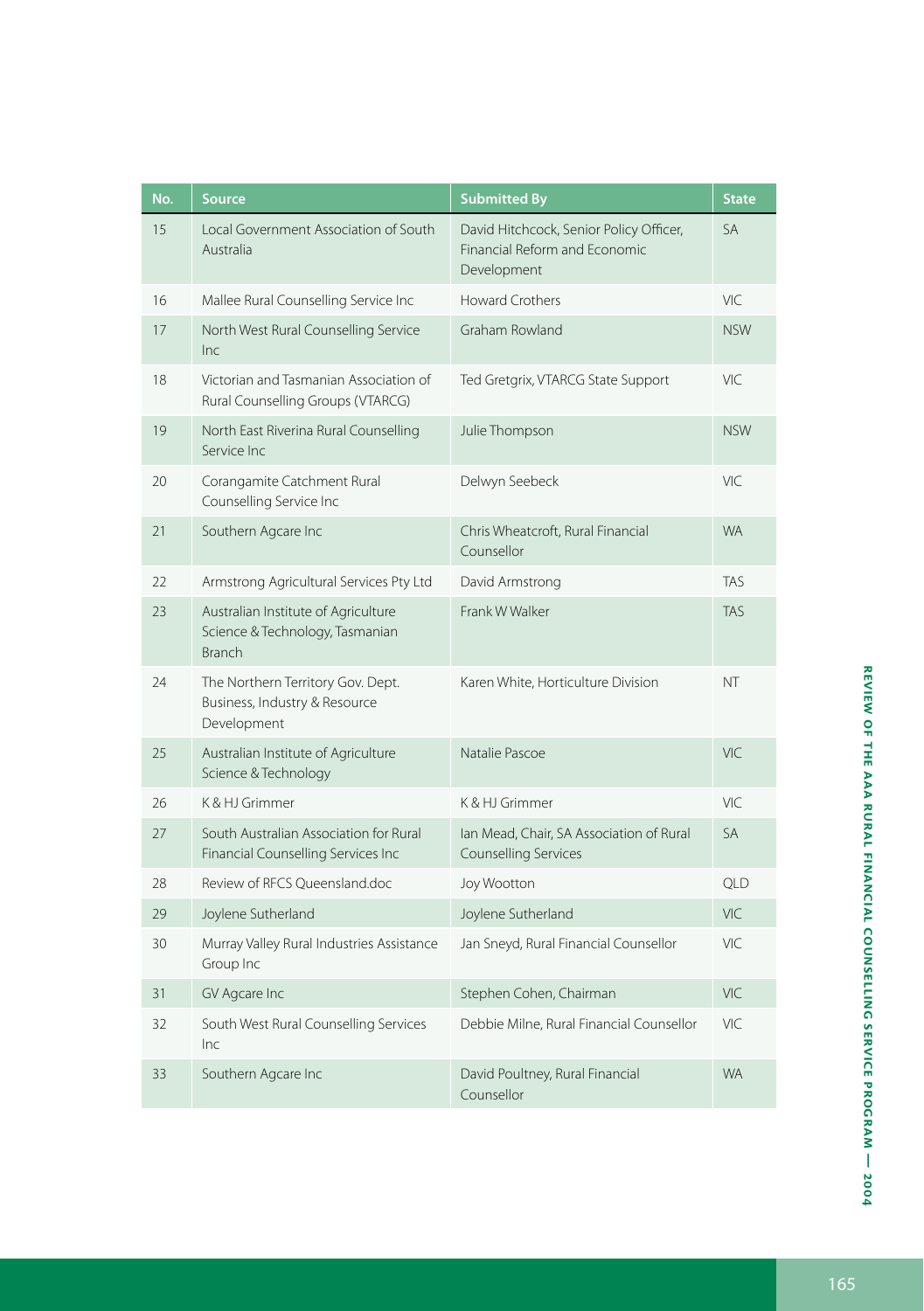| No. | <b>Source</b>                                                      | <b>Submitted By</b>                               | <b>State</b> |
|-----|--------------------------------------------------------------------|---------------------------------------------------|--------------|
| 34  | South West Financial Counselling<br>Services Inc                   | Jenny Crichton, Chairperson                       | <b>QLD</b>   |
| 35  | Eastern Eyre Rural Counselling Service<br>Inc                      | Sonia Cant                                        | <b>SA</b>    |
| 36  | Impact Psychology Solutions                                        | Rod McBride                                       | ACT          |
| 37  | South Australia Association for Rural<br>Financial Counselling Inc |                                                   | <b>SA</b>    |
| 38  | Rural Finance Corporation (Regional<br>Managers)                   | Michael Daunt                                     | VIC          |
| 39  | NSW Ecumenical Rural Consultation                                  | lan Unger, Chairman                               | <b>NSW</b>   |
| 40  | CPA Australia                                                      | Kevin Lewis, Director, Policy and<br>Research     | VIC.         |
| 41  | Gippsland Farmers Support Group Inc                                | Megan Colahan                                     | VIC          |
| 42  | Eyre Peninsula Local Government<br>Association                     | Vanc Thomas, Executive Officer                    | <b>SA</b>    |
| 43  | Moreton Rural Advisory Service Inc                                 | Rod Menzies, Rural Financial Counsellor           | <b>QLD</b>   |
| 44  | <b>NSW Farmers Association</b>                                     | Margot Church, Senior Analyst                     | <b>NSW</b>   |
| 45  | Department of Primary Industries                                   | Chris Norman, Manager, Community<br>Relationships | <b>VIC</b>   |
| 46  | Country Women's Association of<br>Western Australia                | Margaret Sullivan, State President                | <b>WA</b>    |
| 47  | The Western Australian Farmers<br>Federation (Inc)                 | Andrew White, Executive Officer                   | <b>WA</b>    |
| 48  | Centrelink                                                         | Greg Divall & Robert Mugford                      | <b>ACT</b>   |
| 49  | South East Rural Counselling Service Inc                           | lann Carr, Chairman                               | <b>SA</b>    |
| 50  | Shire of Campaspe Community Drought<br>Social Recovery Committee   | Cr Neil Repacholi, Mayor                          | VIC.         |
| 51  | Charles Lewis Consulting                                           | Charles Lewis                                     | <b>TAS</b>   |
| 52  | Macquarie Rural Advisory Service Inc                               | Andrew Foy-Brown, Rural Financial<br>Counsellor   | <b>NSW</b>   |
| 53  | Rural Direction Pty Ltd                                            | John Squires                                      | <b>SA</b>    |
| 54  | Peter McIntyre                                                     | Peter McIntyre                                    | VIC          |
| 55  | Mahogany Finance                                                   | John Blaxill, Partner                             | <b>WA</b>    |
| 56  | New England Rural Counselling Service<br>Inc                       | Denis Haselwood, Chairman                         | <b>NSW</b>   |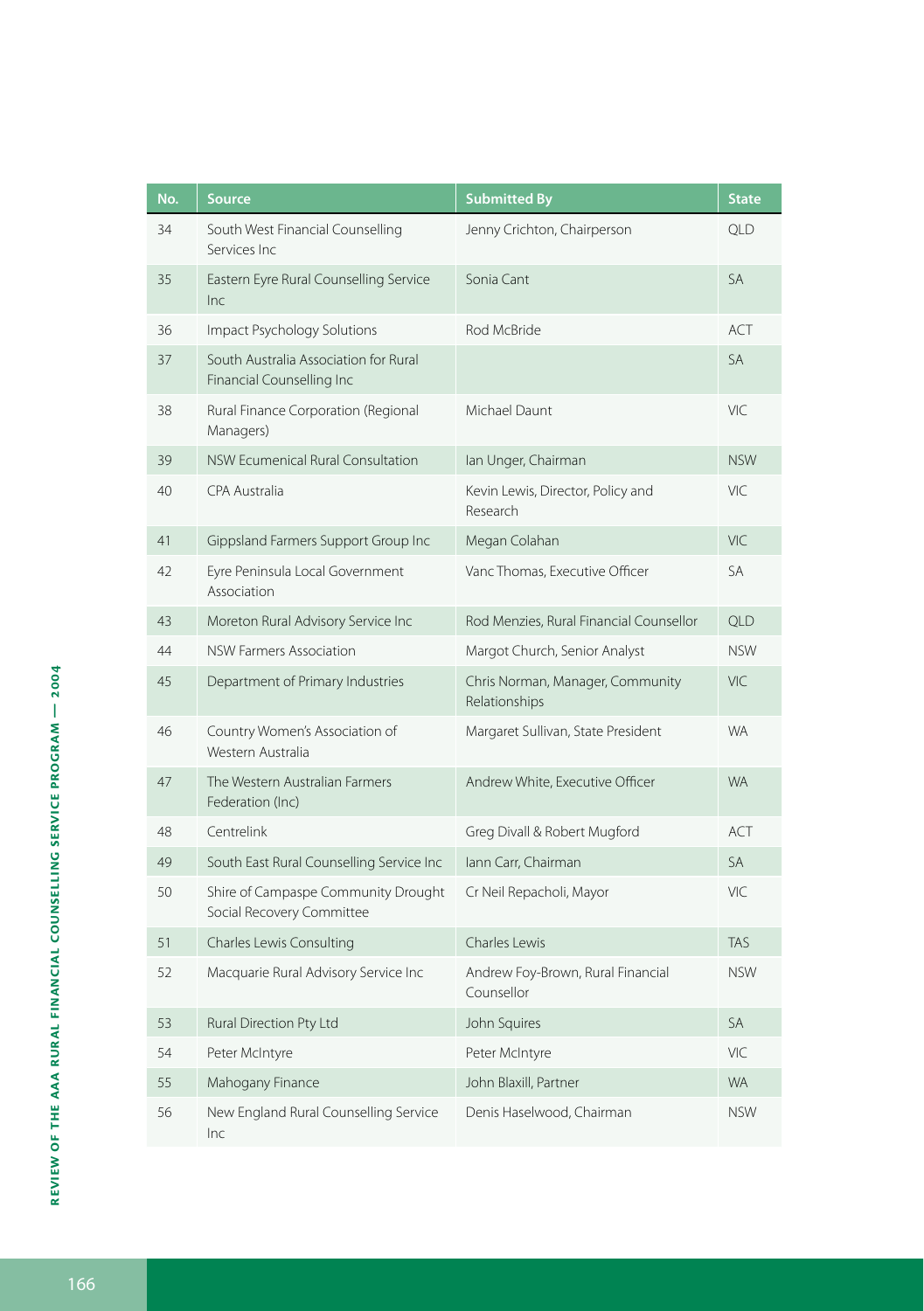| No. | <b>Source</b>                                                           | <b>Submitted By</b>                                                                  | <b>State</b> |
|-----|-------------------------------------------------------------------------|--------------------------------------------------------------------------------------|--------------|
| 57  | Sunraysia Rural Counselling Service Inc                                 | Lorraine Argus, Administrative Assistant                                             | <b>VIC</b>   |
| 58  | The Southern Regional Interagency<br>Taskforce                          | Lew Whitmore, Manager, Albany<br>Centrelink                                          | <b>WA</b>    |
| 59  | Indigenous Land Corporation                                             | David Galvin, General Manager                                                        | <b>SA</b>    |
| 60  | Financial Planning Association                                          | John Anning, Manager Policy and<br>Government Relations                              | <b>NSW</b>   |
| 61  | Giunnedah Shire Council                                                 | Baharak Saheb, Manager Community<br><b>Services</b>                                  | <b>NSW</b>   |
| 62  | Upper Murray AgCare Rural Counselling<br>Service Inc                    | Nerida Kerr, Rural Community<br>Development Officer                                  | VIC          |
| 63  | Bogan Advisory Service Inc                                              | David Lister, Chairman                                                               | <b>NSW</b>   |
| 64  | South West Rural Counselling Services<br>Inc                            | Micheala Settle                                                                      | VIC.         |
| 65  | Richmond Valley Business & Rural<br>Financial Counselling Services Inc. | Shirley McNaughton, Secretary/Manager                                                | <b>NSW</b>   |
| 66  | South Australian Farmers Federation                                     | John Neal, Treasurer & Adam Gray,<br>Executive Officer - General Manager<br>& Policy | <b>SA</b>    |
| 67  | Board of Rural Support Tasmania                                         | Elizabeth Prebble, Deputy Chairman                                                   | <b>TAS</b>   |
| 68  | The Australian Dried Fruits Association<br>Inc                          | Phil Chidgzey, General Manager                                                       | VIC          |
| 69  | Oueensland Government                                                   | Jim Varghese, Director General                                                       | <b>OLD</b>   |
| 70  | Towong Shire Council                                                    | Ray Park, Chief Executive                                                            | VIC.         |
| 71  | National Association of Rural<br>Counselling Services Australia         | Delwyn Seebeck, Deputy Chairperson                                                   | VIC          |
| 72  | CJ and ML Fenton                                                        | CJ and ML Fenton                                                                     | VIC          |
| 73  | Murray and Mallee Local Government<br>Association                       | Ken Coventry                                                                         | <b>SA</b>    |
| 74  | Mallee Financial and Information<br>Services Inc                        | Grant Crettenden                                                                     | <b>SA</b>    |
| 75  | Central Riverland Financial Counselling<br>Service Inc                  | Domenica Latorre                                                                     | <b>NSW</b>   |
| 76  | Rural Business Development<br>Corporation                               | Maree Gooch                                                                          | <b>WA</b>    |
| 77  | Helen Sheather                                                          | Helen Sheather                                                                       | VIC          |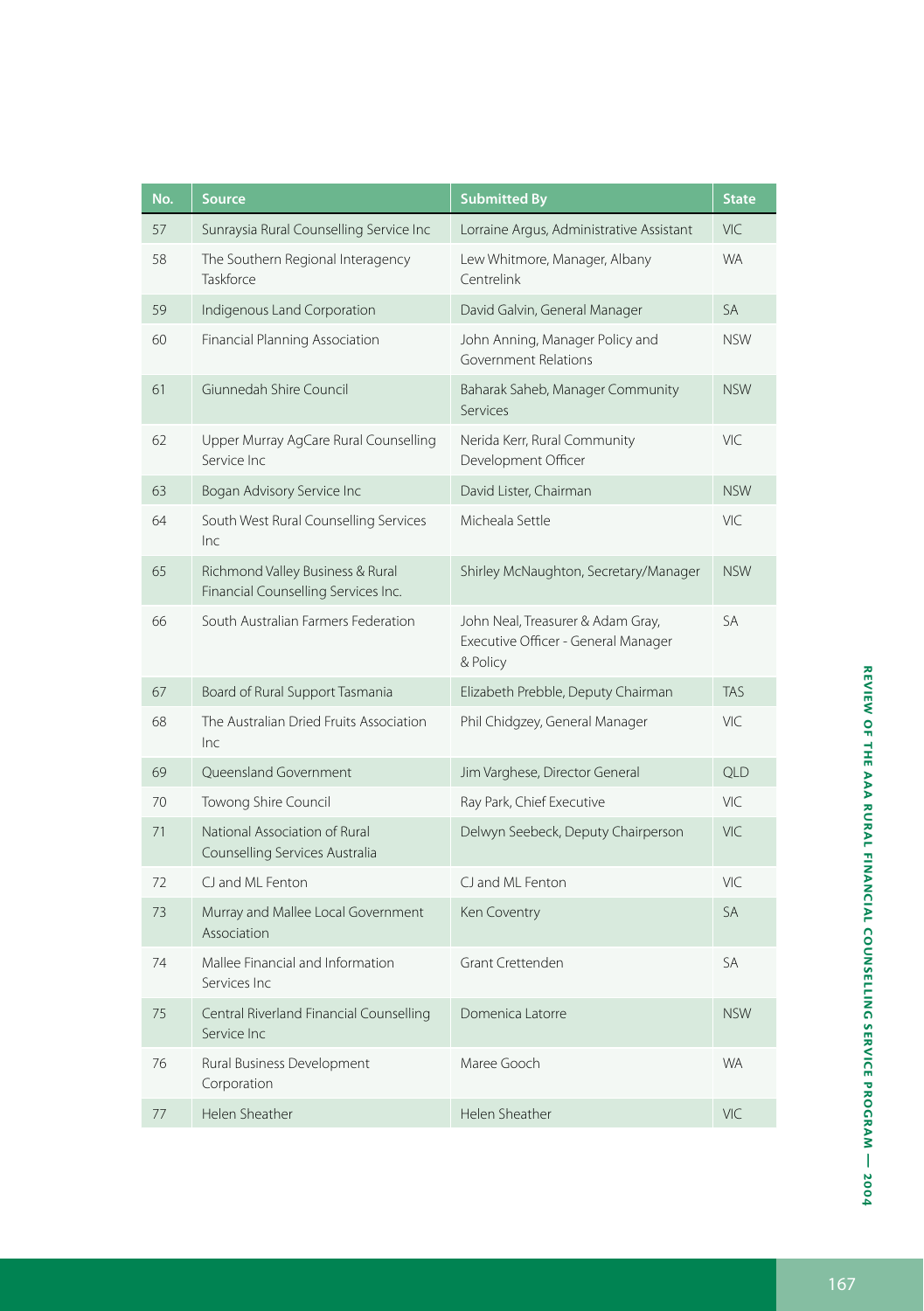| No. | <b>Source</b>                                                    | <b>Submitted By</b>                                                   | <b>State</b> |
|-----|------------------------------------------------------------------|-----------------------------------------------------------------------|--------------|
| 78  | Myra Pincott                                                     | Myra Pincott                                                          |              |
| 79  | Gunnedah and District Rural Financial<br>Counselling Service Inc | Douglas T Richard, Chairman                                           | <b>NSW</b>   |
| 80  | South Australian Fishing Industry<br>Council                     | Daryl Warman, Rural Financial Counsellor                              | SA           |
| 81  | Local Government Shires Association                              | Shaun McBride                                                         |              |
| 82  | Oueensland Farmers Federation                                    | Brianna Casey, Executive Director                                     | <b>OLD</b>   |
| 83  | Lower Hunter-Manning Rural<br>Counselling Service Inc            | J Germon, President                                                   | <b>NSW</b>   |
| 84  | National Farmers' Federation Ltd                                 | Charles Burke, Chair, Farm Business and<br><b>Fronomics Committee</b> |              |
| 85  | Murilla Community Centre                                         | Glenn Budden, Rural Financial Counsellor                              | <b>QLD</b>   |
| 86  | NSW Department of Primary Industries                             | Scott Davenport, Director - Industry<br>Analysis                      |              |

### **Final numbers, by state**

| <b>State/Territory</b>       | No. of submissions | Per cent       |
|------------------------------|--------------------|----------------|
| Australian Capital Territory | $\overline{2}$     | $\overline{2}$ |
| New South Wales              | 19                 | 22             |
| Queensland                   | 9                  | 10             |
| South Australia              | 13                 | 15             |
| Tasmania                     | 5                  | 6              |
| Victoria                     | 24                 | 28             |
| Western Australia            | 8                  | 9              |
| Northern Territory           | 1                  | 1              |
| Other*                       | 5                  | 6              |
| <b>Total</b>                 | 86                 | 100            |

\* These submissions dealt with national issues not specific state ones.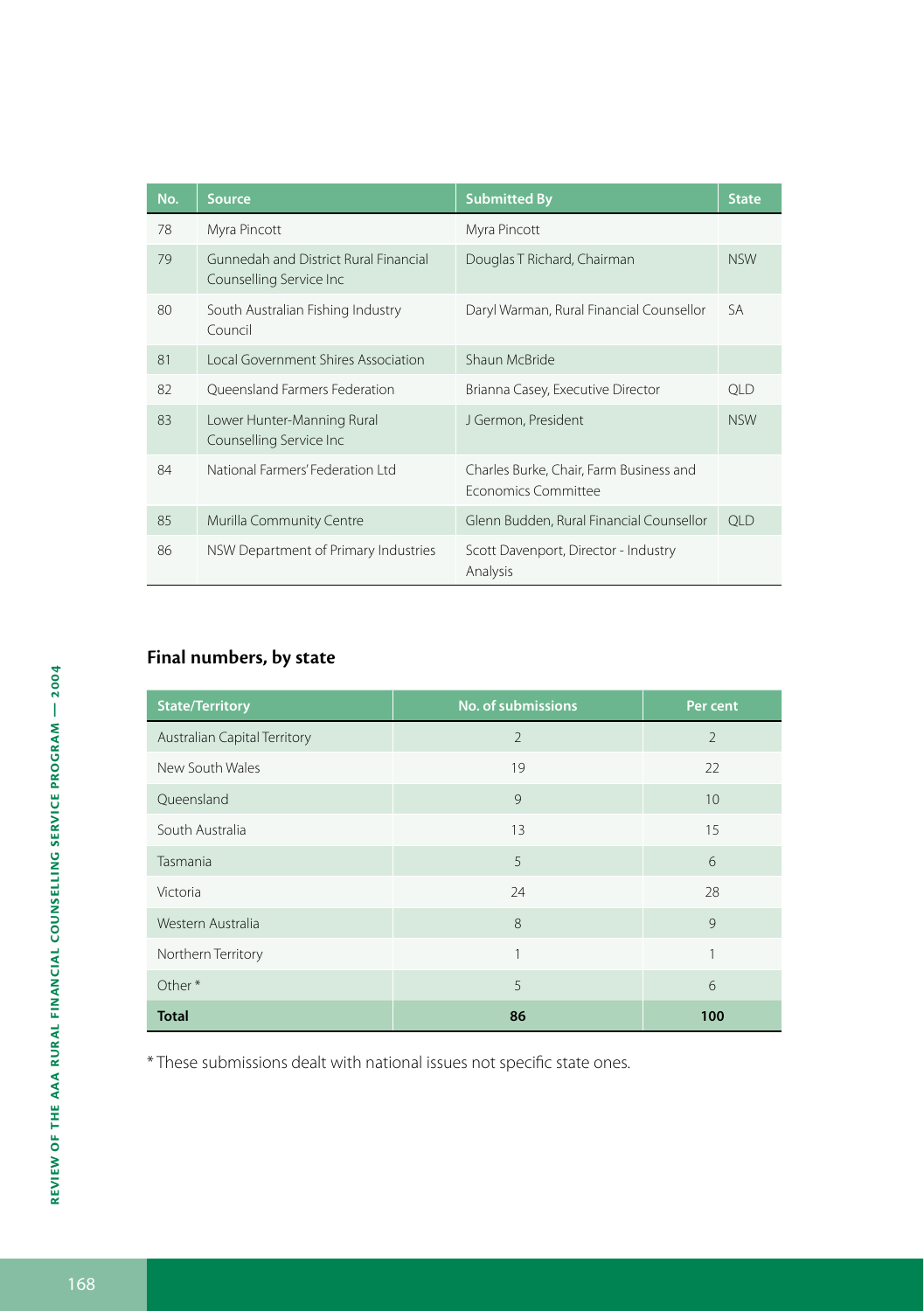#### **List of public face-to-face consultations by state**

| <b>Organisation</b>                                                                                        | Contact                                                                                              | No. of<br><b>stakeholders</b> |  |
|------------------------------------------------------------------------------------------------------------|------------------------------------------------------------------------------------------------------|-------------------------------|--|
| Australian Capital Territory (7 September 2004)                                                            |                                                                                                      |                               |  |
| Australian Bureau of Agricultural and<br>Resource Economics (ABARE)                                        | Mr Vernon Topp and Dr Peter Martin                                                                   | $\overline{2}$                |  |
| <b>Bureau of Rural Sciences (BRS)</b>                                                                      | Dr Trevor Webb and Dr John Sims                                                                      | $\overline{\phantom{a}}$      |  |
| Australian Bureau of Statistics (ABS)                                                                      | Mr Allan Nicholls                                                                                    | 1                             |  |
| Centrelink                                                                                                 | Mr Greg Divall, Mr Mark Le Couteur, Mr<br>Robert Mugford and Mr David Mason                          | $\overline{4}$                |  |
| Department of Family and Community<br>Services (FaCS)                                                      | Simon Rosenberg, Tony Carmichael,<br>Neal Ollett, Jeanette Hunter and Heather<br>Kempf               | 5                             |  |
| Department of Health and Ageing                                                                            | Nola McDonald                                                                                        | $\mathbf{1}$                  |  |
| Department of Transport and Regional<br>Services (DOTRS)                                                   | Daniel Owen, Des Harris and Tony<br>Harman                                                           | 3                             |  |
| Rabobank                                                                                                   | Michael White                                                                                        | $\mathbf{1}$                  |  |
| Impact Psychology Solutions                                                                                | Rod McBride                                                                                          | 1                             |  |
| National Farmers' Federation (NFF)                                                                         | Peter Arkle                                                                                          | $\mathbf{1}$                  |  |
| Australian Securities and Investments<br>Commission (ASIC)                                                 | Clare McCarthy and Sarah Edmondson                                                                   | $\overline{2}$                |  |
| Department of Agriculture, Fisheries<br>& Forestry (DAFF), Rural Policy and<br>Innovation Program Managers | Anne McGovern, Craig Bradley, Virginia<br>Perkins, Matthew Koval, Kerrie Westcott<br>and Leeann Topp | 6                             |  |
| State Government Representatives (10 September 2004)                                                       |                                                                                                      |                               |  |
| Department of Natural Resources and<br>Environment (DNRE), Victoria                                        | Chris Norman                                                                                         | 1                             |  |
| Department of Primary Industries and<br>Fisheries (DPIF), Queensland                                       | Gerry Dixon                                                                                          | 1                             |  |
| Department of Agriculture, Western<br>Australia                                                            | Kay Bodman                                                                                           | 1                             |  |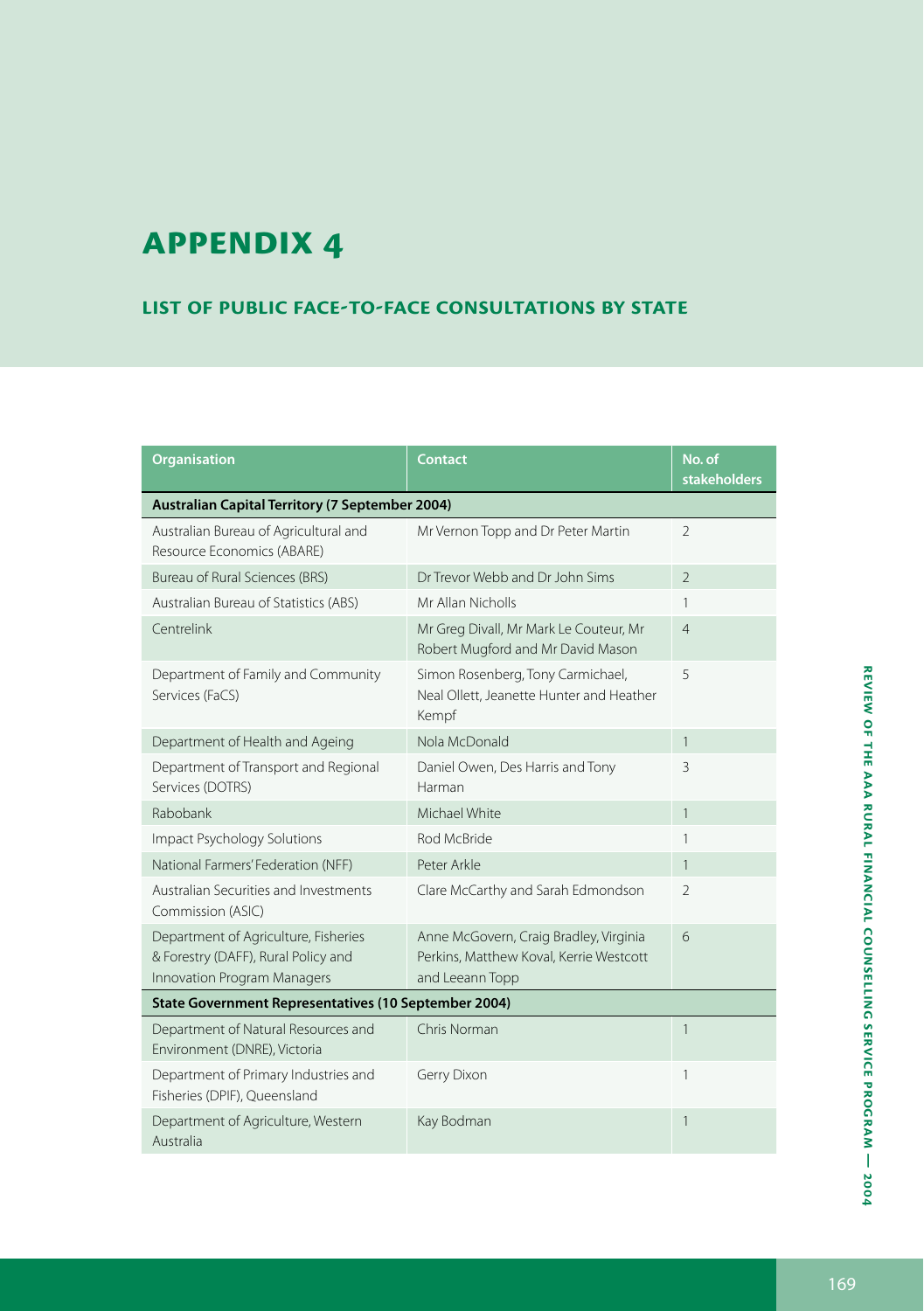| <b>Organisation</b>                                                                       | <b>Contact</b>                                                                                             | No. of<br><b>stakeholders</b> |
|-------------------------------------------------------------------------------------------|------------------------------------------------------------------------------------------------------------|-------------------------------|
| Primary Industries and Resources, South<br>Australia                                      | lan Heinrich                                                                                               | $\mathbf{1}$                  |
| NSW Department of Primary Industries                                                      | Patrick Madden                                                                                             | $\mathbf{1}$                  |
| Department of Primary Industries, Water<br>and Environment, Tasmania                      | Alan Johnston                                                                                              | $\mathbf{1}$                  |
| Queensland (13 September 2004)                                                            |                                                                                                            |                               |
| Department of Primary Industries and<br>Fisheries (DPIF), Queensland                      | Gerry Dixon and Jeanette McDonald                                                                          | 2                             |
| Australian Taxation Office (ATO)                                                          | Norman Kochannek and Greg Shaw                                                                             | $\overline{2}$                |
| QLD Rural Adjustment Authority (QRAA)                                                     | Colin Holden                                                                                               | 1                             |
| <b>QLD Rural Counselling Association Inc</b>                                              | Graham Moon, Heather Wehl, Charles<br>Green, Col Neal, Jenny Crichton, John<br>Swain and Cecily Brockhurst | 7                             |
| AgForce Queensland                                                                        | Sue Dillon                                                                                                 | 1                             |
| Canegrowers (NFF Farm Business<br>Committee)                                              | Pam Poggi                                                                                                  | $\mathbf{1}$                  |
| Australian Women in Agriculture (AWA)                                                     | Jo Eadie                                                                                                   | $\mathbf{1}$                  |
| New South Wales (15 September 2004)                                                       |                                                                                                            |                               |
| Salvation Army                                                                            | Tony Devlin                                                                                                | 1                             |
| Institute of Chartered Accountants                                                        | Andrew Hyland                                                                                              | $\mathbf{1}$                  |
| NSW Farmers Association (NFA)                                                             | Fiona McCredie and Margo Church                                                                            | $\overline{2}$                |
| <b>Shires Association</b>                                                                 | Shaun McBride                                                                                              | $\mathbf{1}$                  |
| NSW Department of Primary Industries                                                      | Patrick Madden                                                                                             | 1                             |
| NSW Association of Rural Financial<br>Counselling Groups Inc                              | Pat Gaynor, Graham Rowland and Susan<br>Mitchell                                                           | 3                             |
| Country Women's Association of<br>Australia (CWA)                                         | Joy Beams and Colin Cokely                                                                                 | $\overline{2}$                |
| Australian Local Government Women's<br>Association                                        | Daria Turley                                                                                               | $\mathbf{1}$                  |
| Uniting Care Australia                                                                    | David Foster                                                                                               | $\mathbf{1}$                  |
| <b>Wesley Mission</b>                                                                     | Jennifer Gracie                                                                                            | $\mathbf{1}$                  |
| Northern Territory (21 September 2004)                                                    |                                                                                                            |                               |
| Department of Business, Industry<br>and Resource Development,<br>Northern Territory       | Mark Plunkett, Dave Collinson, Greg<br>Owens and Richard Sellars                                           | $\overline{4}$                |
| Department of Community<br>Development, Sport and Cultural Affairs,<br>Northern Territory | Bill Stuchbery and Jon McLaren                                                                             | 2                             |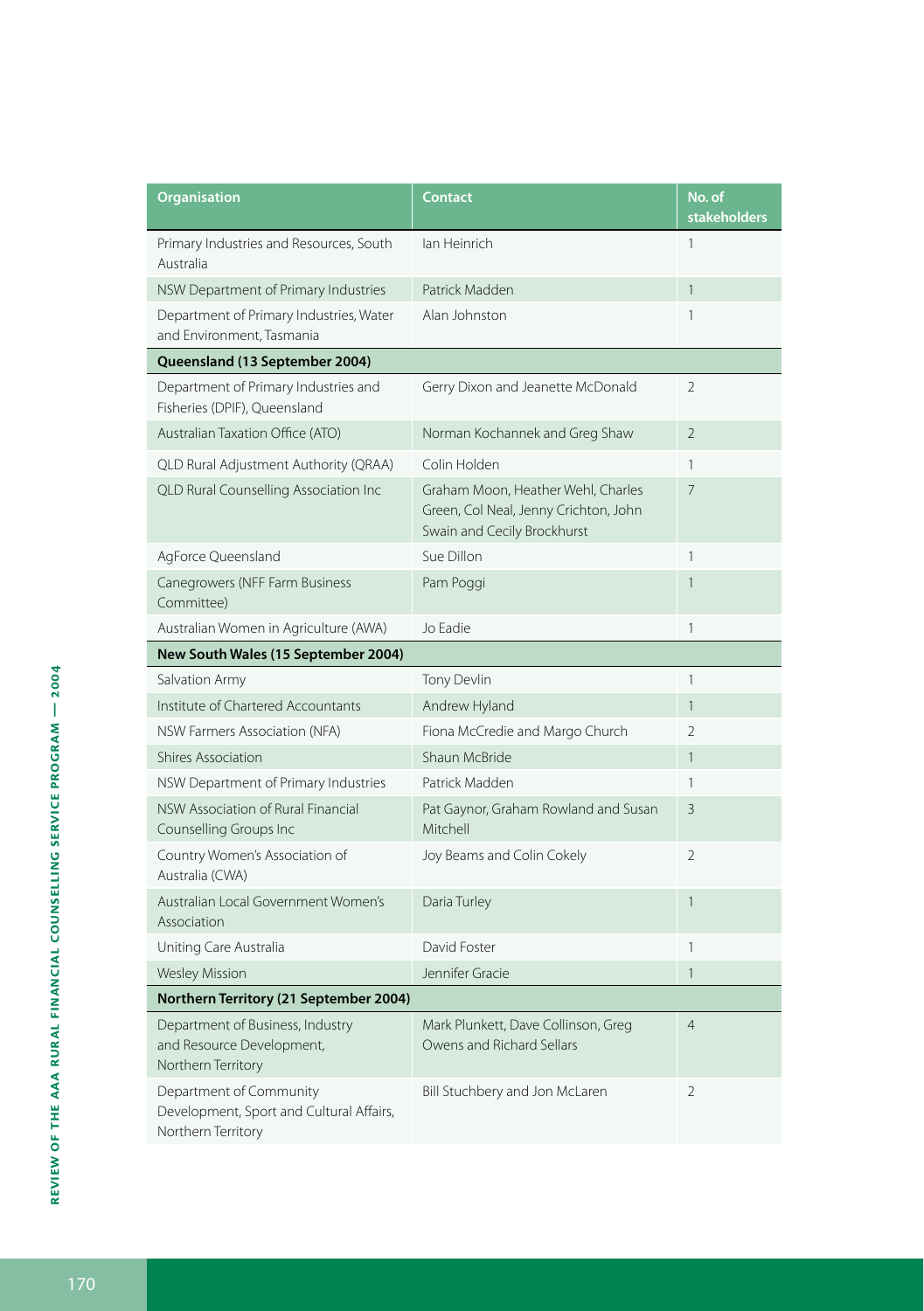| <b>Organisation</b>                                                                 | <b>Contact</b>                                                          | No. of<br><b>stakeholders</b> |
|-------------------------------------------------------------------------------------|-------------------------------------------------------------------------|-------------------------------|
| Sommerville Community Services                                                      | Serena Staines                                                          | $\mathbf{1}$                  |
| CrisisLine                                                                          | Christian Fourcard                                                      | 1                             |
| Northern Territory Cattlemen's<br>Association                                       | Stuart Kenny                                                            | 1                             |
| Northern Territory Horticultural<br>Association                                     | Tom Harris                                                              | 1                             |
| Australian Securities and Investments<br>Commission (ASIC)                          | Anthony Bevan                                                           | 1                             |
| Country Women's Association of<br>Australia (CWA)                                   | Dr Val Ashe                                                             | 1                             |
| Australian Women in Agriculture (AwiA)                                              | Sue Wainwright and Marianne St Clair                                    | $\overline{2}$                |
| Department of Business, Industry<br>and Resource Development,<br>Northern Territory | Dr Wayne Mollah                                                         | 1                             |
| Local Government Association of the<br>Northern Territory                           | Louise Fuller                                                           | 1                             |
| Western Australia (22 September 2004)                                               |                                                                         |                               |
| WA Rural Counselling Association Inc                                                | Bill Hooper, David Poultney, Peter Fisher,<br>Vicki Webb and Eddie Ives | 5                             |
| Department of Agriculture                                                           | Bruce Thorpe, Kay Bodman and Rita<br>Rosman                             | 3                             |
| Rural Business Development<br>Corporation (RDBC)                                    | Brian Annen                                                             | 1                             |
| Pastoralists and Graziers Association<br>(PGA) of Western Australia                 | Barry Court and Emma Field                                              | $\overline{2}$                |
| Western Australian Farmers Federation<br>(WAFF)                                     | Trevor de Landgraff and Andrew White                                    | $\overline{\phantom{a}}$      |
| Kondinin Group                                                                      | <b>Bill Ryan</b>                                                        | $\mathbf{1}$                  |
| <b>Bank West</b>                                                                    | Dan Fels                                                                | $\mathbf{1}$                  |
| National Australia Bank (NAB)                                                       | Andrew Clark and Greg Daniels                                           | $\mathfrak{D}$                |
| Australian Association of Agricultural<br>Consultants (AAAC)                        | David Mighall                                                           | $\mathbf{1}$                  |
| Country Women's Association of<br>Australia (CWA)                                   | Margaret Sullivan and Barbara Kelly                                     | $\mathfrak{D}$                |
| Centrelink                                                                          | Doug Burns                                                              | 1                             |
| Financial Counsellors Resource Project                                              | Joanne Lowth                                                            | 1                             |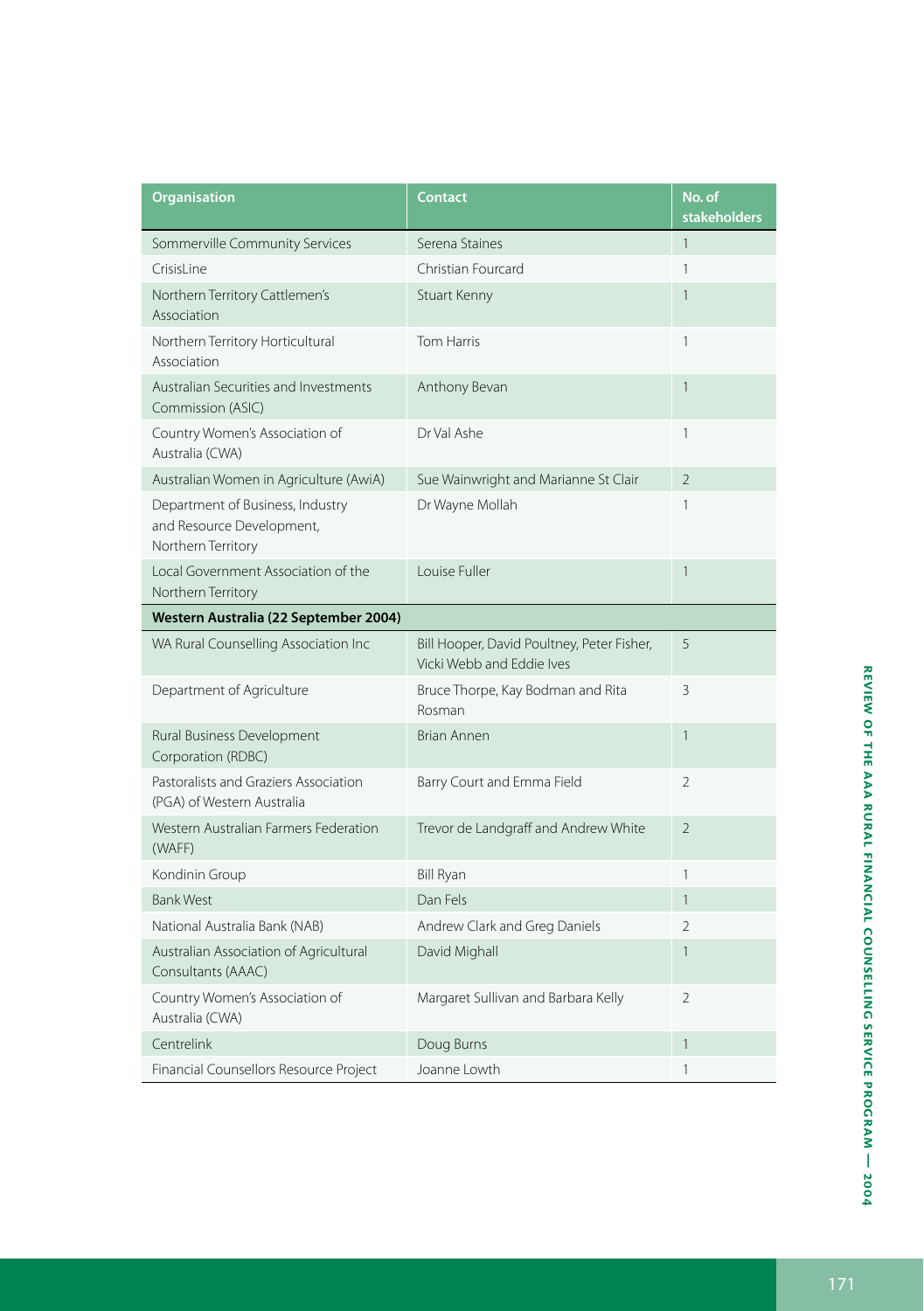| <b>Organisation</b>                                                      | <b>Contact</b>                                               | No. of<br><b>stakeholders</b> |  |  |
|--------------------------------------------------------------------------|--------------------------------------------------------------|-------------------------------|--|--|
| South Australia (24 September 2004)                                      |                                                              |                               |  |  |
| Primary Industries and Resources SA<br>(PIRSA)                           | Lib McClure and Ian Heinrich                                 | $\mathfrak{D}$                |  |  |
| South Australian Farmer's Federation<br>(SAFF)                           | John Neale and Adam Gray                                     | $\overline{2}$                |  |  |
| Advisory Board of Agriculture                                            | Michael Richards                                             | 1                             |  |  |
| Rabobank Australia Group                                                 | James Robinson                                               | $\mathbf{1}$                  |  |  |
| Australian Institute of Agricultural<br>Science and Technology           | David Price                                                  | 1                             |  |  |
| South Australian Association of Rural<br>Counselling Services Inc        | Ian Meade, Austin Reid and Monica Dodd                       | 3                             |  |  |
| Women in Agriculture and Business of<br>South Australia Inc.             | Ann Price                                                    | 1                             |  |  |
| Country Women's Association of<br>Australia (CWA)                        | Betty Tothill and Judy Mitchard                              | $\overline{2}$                |  |  |
| UnitingCare                                                              | Andrew Cockington                                            | 1                             |  |  |
| South Australian Dairy Farmers Association                               | Ken Lyons                                                    | 1                             |  |  |
| WA Rural, Remote and Regional Women's<br>Network (RRR)                   | Charlene Thompson                                            | 1                             |  |  |
| Victoria (27 & 29 September 2004)                                        |                                                              |                               |  |  |
| Australian Financial Counselling & Credit<br>Reform Association (AFCCRA) | Jan Pentland                                                 | 1                             |  |  |
| Australian Bankers' Association (ABA)                                    | Stephen Carroll                                              | 1                             |  |  |
| NSW Rural Adjustment Authority (RAA)                                     | Steve Griffiths                                              | 1                             |  |  |
| Victorian and Tasmanian Association of<br>Rural Counselling Groups Inc   | Debbie Milne, Peter Lakey, Doug Hill and<br>Delwyn Seebeck   | $\overline{4}$                |  |  |
| <b>Rural Financial Counsellors</b>                                       | Ted Gretgrix, Sue Olsen, Glen Budden<br>and Chris Wheatcroft | $\overline{4}$                |  |  |
| Centrelink                                                               | Kate Hay                                                     | $\mathbf{1}$                  |  |  |
| Country Women's Association of<br>Australia (CWA)                        | Paula Pither-Mills                                           | 1                             |  |  |
| Department of Primary Industries                                         | Chris Norman                                                 | 1                             |  |  |
| Australian Association of Agricultural<br>Consultants (AAAC)             | Alan Blackburn                                               | 1                             |  |  |